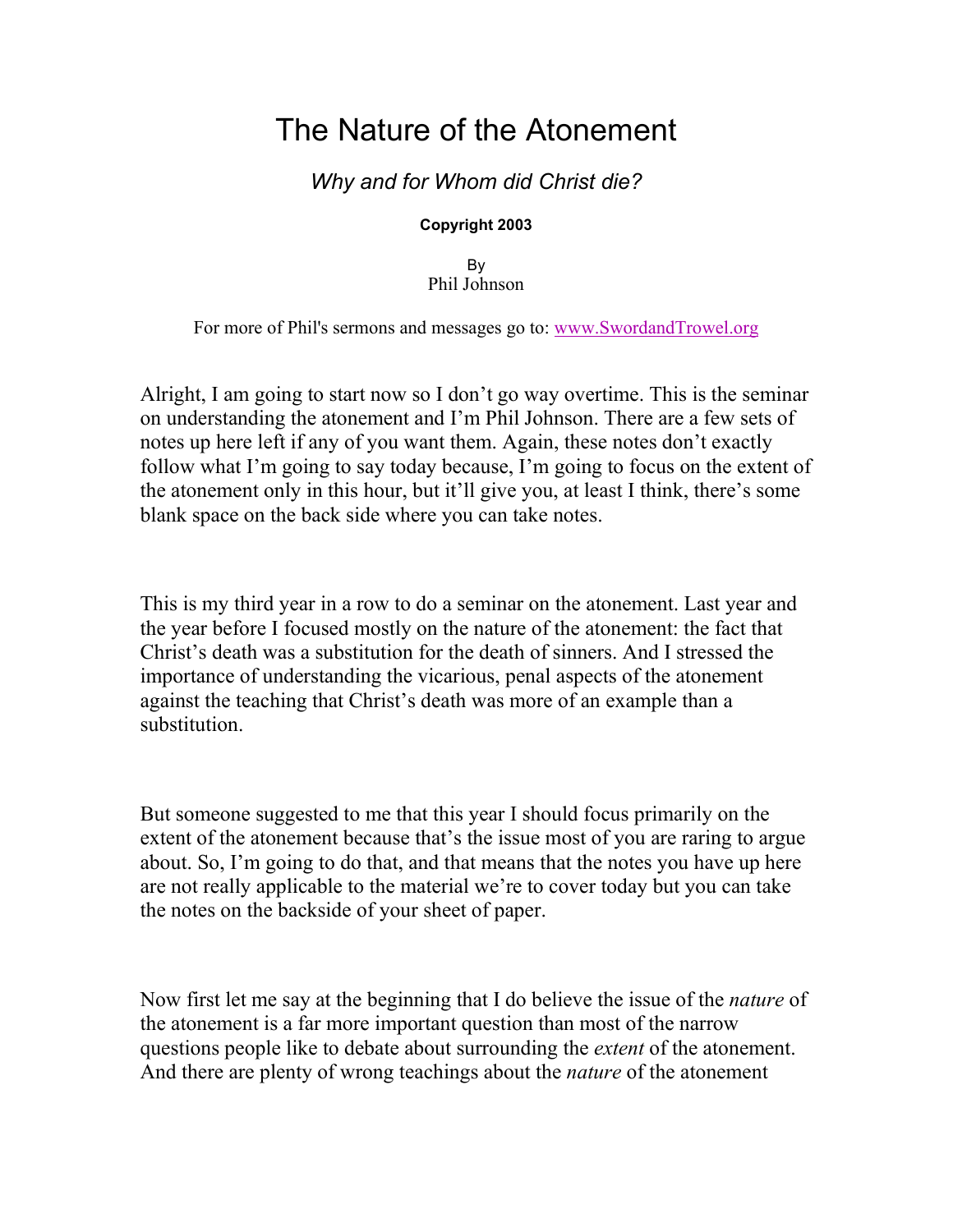floating around the evangelical world. So I hope you'll read the notes from last year because I think it has some important stuff in it.

But my seminar this year assumes that most of you who would come to a conference like this would be essentially in agreement on the substitutionary nature of the atonement. I hope we would all agree that Christ's death was a vicarious, penal satisfaction. He literally paid the price for our sins. He bore the wrath of God on our behalf. He took what we deserve and He freely gives us blessings that only He deserves. And we who are united with Him are untied with Him in such a way that His death paid the price of our sins and His righteousness now covers us like a garment of absolute perfection. I hope we would all agree on that, whether you're a Calvinist, an Arminian, or one of those people who thinks, naively, that you can hover somewhere in between.

So, assuming that we essentially agree on the nature of the atonement let's talk about the extent of it. And I'll tell you up front, as I did in the last hour, if you were there, I'm a Calvinist. I am a Five Point Calvinist. And I affirm without reservation the cannons of the Synod of Dordt. Dordt was the Reformed Church Council that met in Holland in the early 1600's to consider five objections that had been brought against the Reformed Church by some followers of James Arminius. That's why they're called Arminians. And the name of the council, the Synod of Dordt, comes from Dordrecht, which was the name of the city in Holland where these men convened. And the Synod of Dordt issued a document that covers five heads of doctrine. They are the Five Points of Calvinism. Now you understand, I hope, that the, it's a misnomer, really, to label them the "Five points of Calvinism." Calvin never organized these ideas under those five points. It was the Arminians who were responsible for the five points. Those were actually five points of Reformed doctrine the Arminians objected to and spelled out in a formal document that they called the Remonstration. And so they were called the Remonstrants. And the Synod of Dordt was convened to examine those five objections and make a ruling on them. And so the Five points of Calvinism are really merely an answer to the five points the Arminians originally tried to make an issue of.

Now I don't know who arranged the five points of Calvinism under the acronym TULIP. I don't know who was the first person to do that. It's perfectly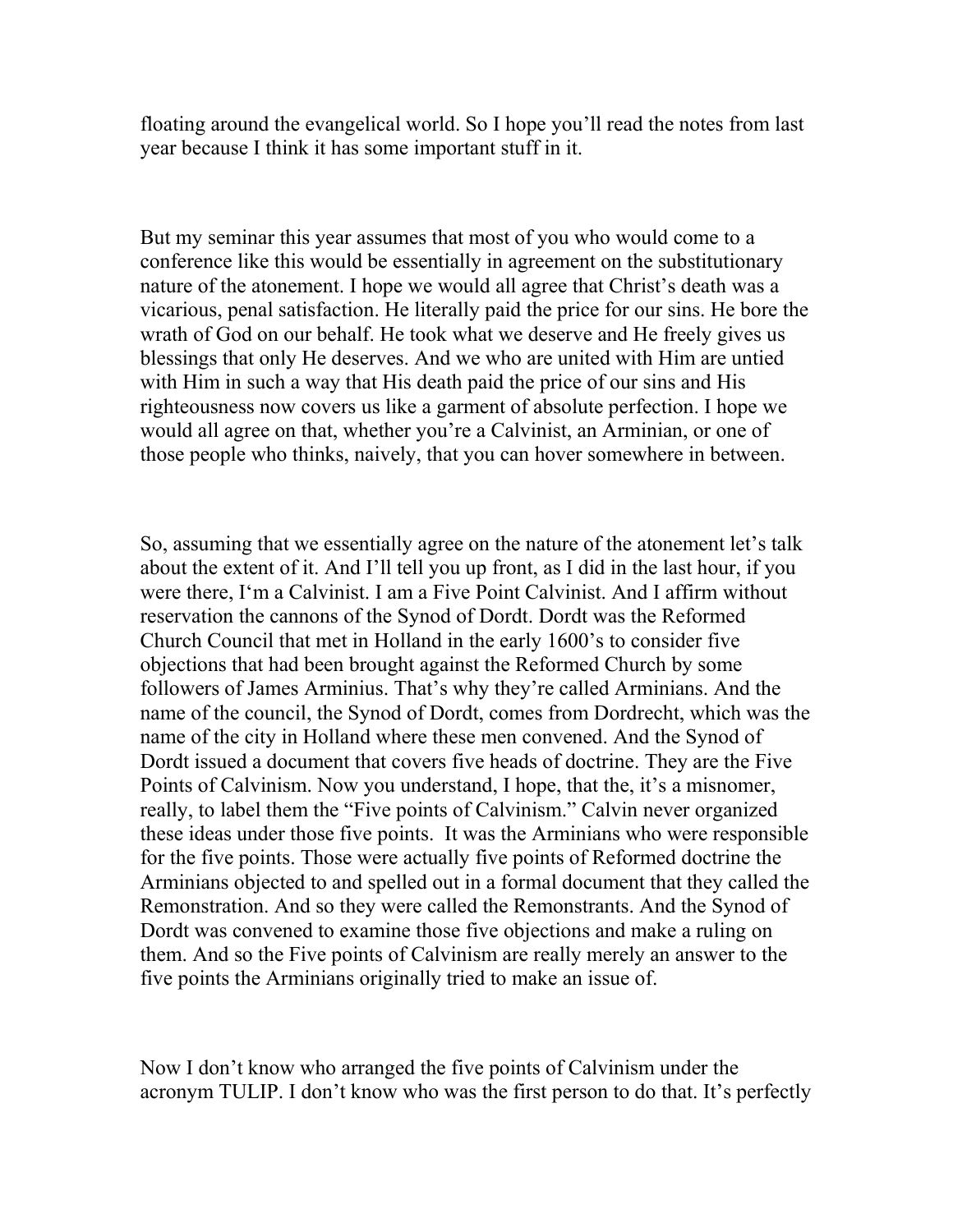appropriate I guess, because, given the fact that Dordrecht was in Holland. But I'm not particularly fond of the way those terms are listed in order to make them fit the acronym. Let me quickly review the five points for you and I'll explain why I think TULIP is maybe not the best way to state the five points. It's certainly the best way to remember them but it's not necessarily a good way to understand them.

#### T - Now, the first of the five points is Total Depravity.

That term is ok I suppose but it often misleads people. When we say sinners are totally depraved we don't mean they are as bad as they can be. We mean that sin has infected every aspect of their humanity—Their mind, their emotions, their will, their body, their soul, and on and on and on. Some people prefer to use the expression Total Inability to stress the fact that sinners are so infected with sin that cannot please God according to Romans 8, verse 8. And it's in that sense that depravity is total. That's what we mean by this. It's a total inability to do any good that earns God's favor. It affects the whole person in every aspect of our being: what we do, what we think, what we love, what we choose. All of that is tainted with sin. That's what Total Depravity means. But Total Depravity does not mean that all sinners are as utterly evil as they could possibly be; it just means that no part of their being is free from the taint of sin: Total Depravity.

#### U - Now Unconditional Election, the second point of Calvinism, is a pretty good term for the second point.

Unconditional Election. This means that God chooses who will be saved. And He does it not because of anything good He finds in the sinner. Ephesians 1: verse 4, "He has chosen us in Him before the foundation of the world." Election is unconditional in that sense. It's, it's not based on some foreseen act of faith. It's not based on any good thing in the person whom God chooses but it's based solely on the good pleasure of God's choice. Ephesians 1, verse 11: "We are predestinated according to the purpose of Him who works all things after the counsel of His own will." We don't elect ourselves by responding to the Gospel. But God elected us before time began and that's why we were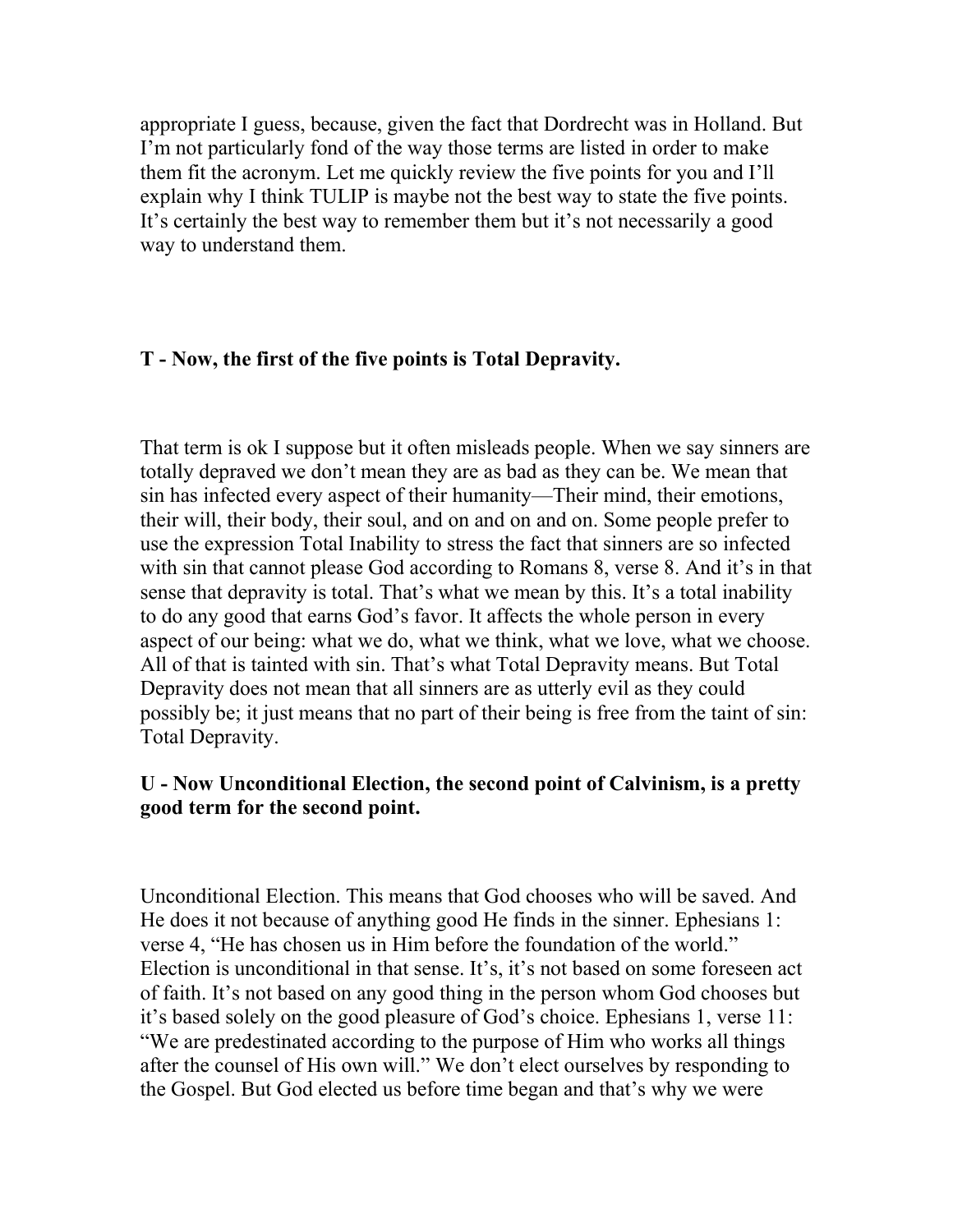drawn to Christ. Jesus told the disciples in John 15, verse 16, "You have not chosen me, but I have chosen you." That's Unconditional Election. God made the choice, not us. His choice was determinative. Not that we had no choice in the matter. Not that we didn't make a choice but that God's choice is the one that determines things.

#### L - Limited Atonement is another unfortunate term.

That's the doctrine we're going to talk about today, but let me just say, first of all, that I prefer the term Particular Redemption. But that has two advantages, Particular Redemption. First, it messes up the TULIP acronym. And second, it has a kind of quaint, old-fashioned sound to it. You say that, that expression, Particular Redemption, and the average person in pew won't have a clue what you're talking about. So for the purposes of our seminar this afternoon, I'm going to stick with the expression, Limited Atonement, even though I don't like that term and I don't think it communicates the main idea behind the Calvinist's doctrine of Particular Redemption. Everyone including the rankest Arminian believes the atonement is limited in some sense, unless you want to opt for a universal atonement where everyone without exception will ultimately be saved. And I'm assuming all of us would agree that a completely unlimited atonement would be patently unbiblical. And I'll give you the Biblical basis for Limited Atonement as we sort of get into the subject.

#### I-Irresistible Grace, the next point of Calvinism, is another expression that misleads some people.

I mentioned in my last seminar that Dave Hunt suggests that if we believe God's grace is irresistible then we're saying that God does violence to the wills of those whom He draws to Christ. And the actual idea of this point, Irresistible Grace, is that God's saving grace is always effectual. So I actually prefer to refer to grace as effectual rather than irresistible, but again that messes up the acronym too. Jesus said this in John 6, verse 37: "All whom the Father giveth me shall come to me." That's the truth of irresistible grace. That's what we mean by it. It means that saving grace is always effectual. Those whom God chooses will all come to Christ. God will not fail to save those whom He elects.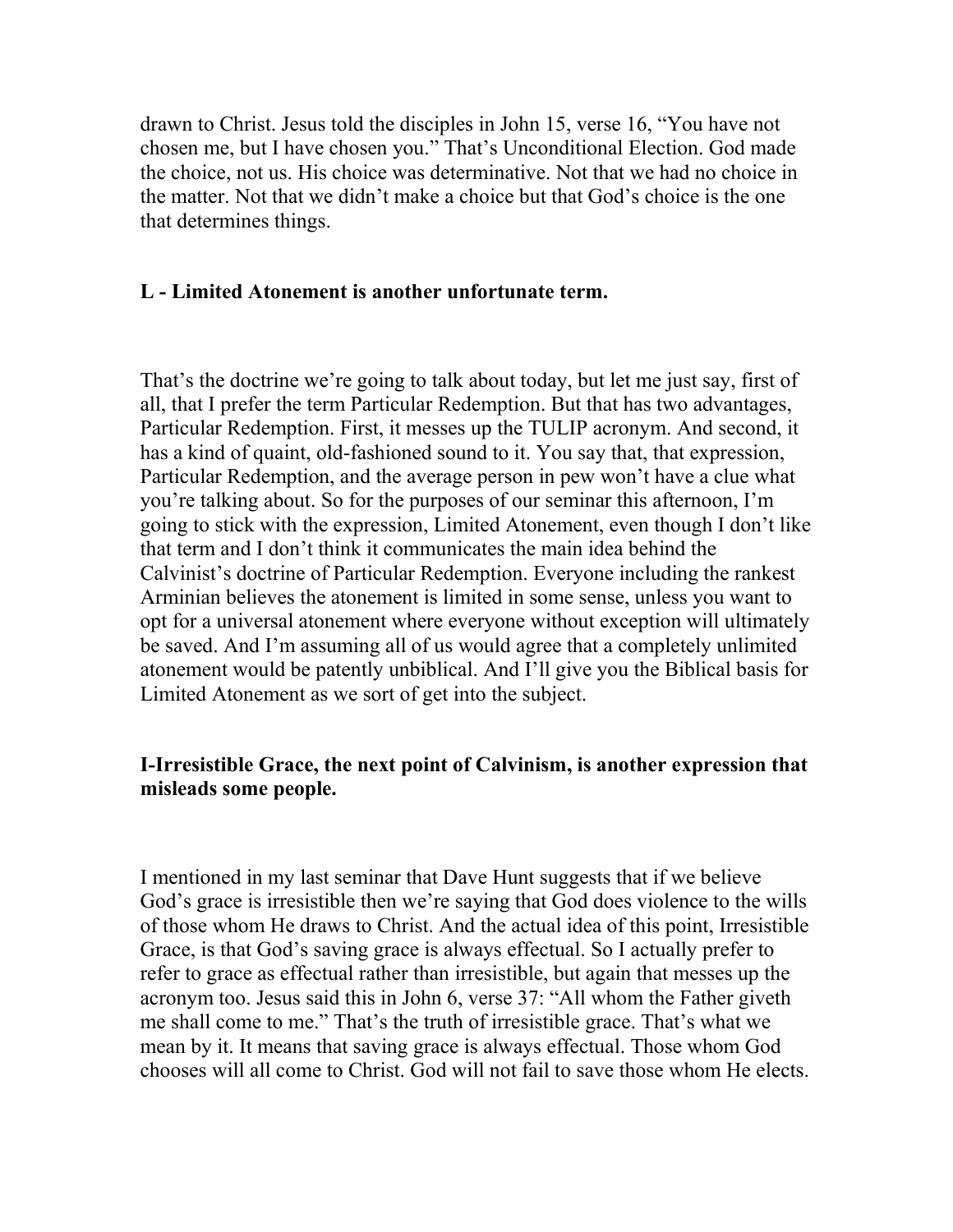#### P-And finally, the last point of Calvinism, the P, the Perseverance of the Saints.

This is another term that is frequently misunderstood but I still like it better than the alternatives. It's certainly better than the expression Eternal Security, which some people use to suggest, as John was saying this morning, that you can profess faith in Christ and then fall away from the faith but still be secure in your salvation. The Biblical doctrine of Perseverance teaches us that those who are in Christ will never fully and finally fall away—First John 2:19. But we persevere in the faith because God graciously keeps us there. "We are kept by the power of God through faith unto salvation" 1 Peter 1:5. It's not that the saints have any inherent power in themselves to persevere but that God's grace sovereignly secures their perseverance.

I believe all five of those principles. Those are the five points of Calvinism and I would affirm them all. I'm a convinced, conscientious, unashamed, full Five Point Calvinist. And I say that to you so you know where I'm coming from before we get further into this issue.

### Now I also want to make a couple of comments to sort of set this issue of Limited Atonement in perspective before we go any further.

1. First, this issue is the most difficult of all the five points of Calvinism to understand and accept. Probably four out of five Calvinists will tell you that this is last of the five points they came to grips with. This is not an easy issue and we shouldn't pretend that it is.

2. But second, don't imagine that there is just one view for the Limited Atonement position and another view for the Unlimited Atonement position. As if there are two polar opposites here and they compete against each other. This is not really an either/or position even among Calvinists. And in fact, historically, the most intense debates about Limited Atonement have come over the past 400 years, they've all been intramural debates between Calvinists,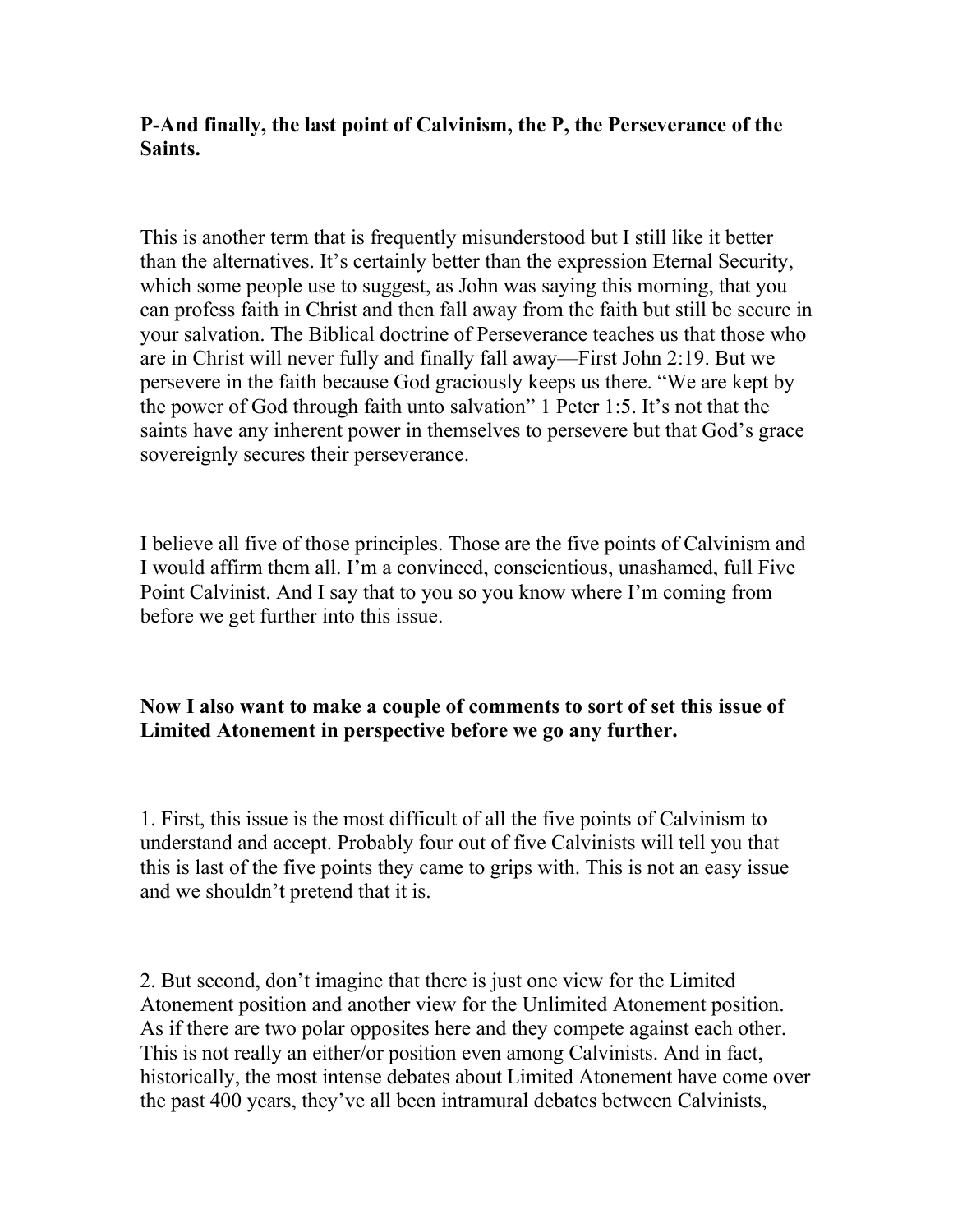among Calvinists. There are at least three major divisions of Calvinists. There are the high Calvinists. They have one opinion about how the atonement is limited; they tend to try to say it's limited in its sufficiency. You've got the moderate Calvinists and you've got the low Calvinists and they all have different views and there are many shades and degrees in between. In fact, I doubt if you could find any two Calvinists who agree completely with one another on every text and every nuance related to this verse. You may if you scoured the world find two somewhere but I bet if you could poll every Calvinist in this room you'd find that no two of us agree on every point and every particular related to this issue. There is not just one Calvinist position on limited atonement. There are many. And when you get into individual verses like Second Peter 2, verse 1, there is no such thing as THE Calvinist interpretation of that verse. There are at least six possible Calvinists' interpretations of it and if we have time at the end I'm going to give you three of them.

This whole issue of the extent of the atonement caused a huge debate between two separate Calvinist factions during the Marrow Controversy in Scotland in the 1700's. This was also one of the major issues Andrew Fuller contended with other Calvinistic Baptists about in the late 18th Century in England. It's been continual fodder for debate among Welsh Calvinists since the beginning of the 1700's. In fact, The Banner of Truth has recently republished an important book on this issue. I say republished I think that they're publishing the first English edition of this book, which is an older book called The Atonement Controversy and Welsh Theological Literature and Debate: 1707- 1841. Buy that one and keep it by your bed and you won't have any sleepless nights. Actually though it's quite a good book by Owen Thomas. It's a superb study of the various ways Calvinists understand limited atonement. And I recommend it heartily. It's really quite a good book. I hope they have some in the Book Shack here if they do you should get it.

Now, how to explain limited atonement continues to be a point of contention among Calvinists of various opinions. Some of you are Calvinists and I warn you now that you may not like everything I have to say about this issue today. But I would advise all of you, Calvinists and Arminians alike, to gain some of your understanding of these complex issues by reading the historical literature on this subject, rather than by simply tuning into Internet debates on this issue. I'm a little weary of those overzealous Calvinists on the Internet who treat everything as simplistically as possible. Always trying to outdo everyone to see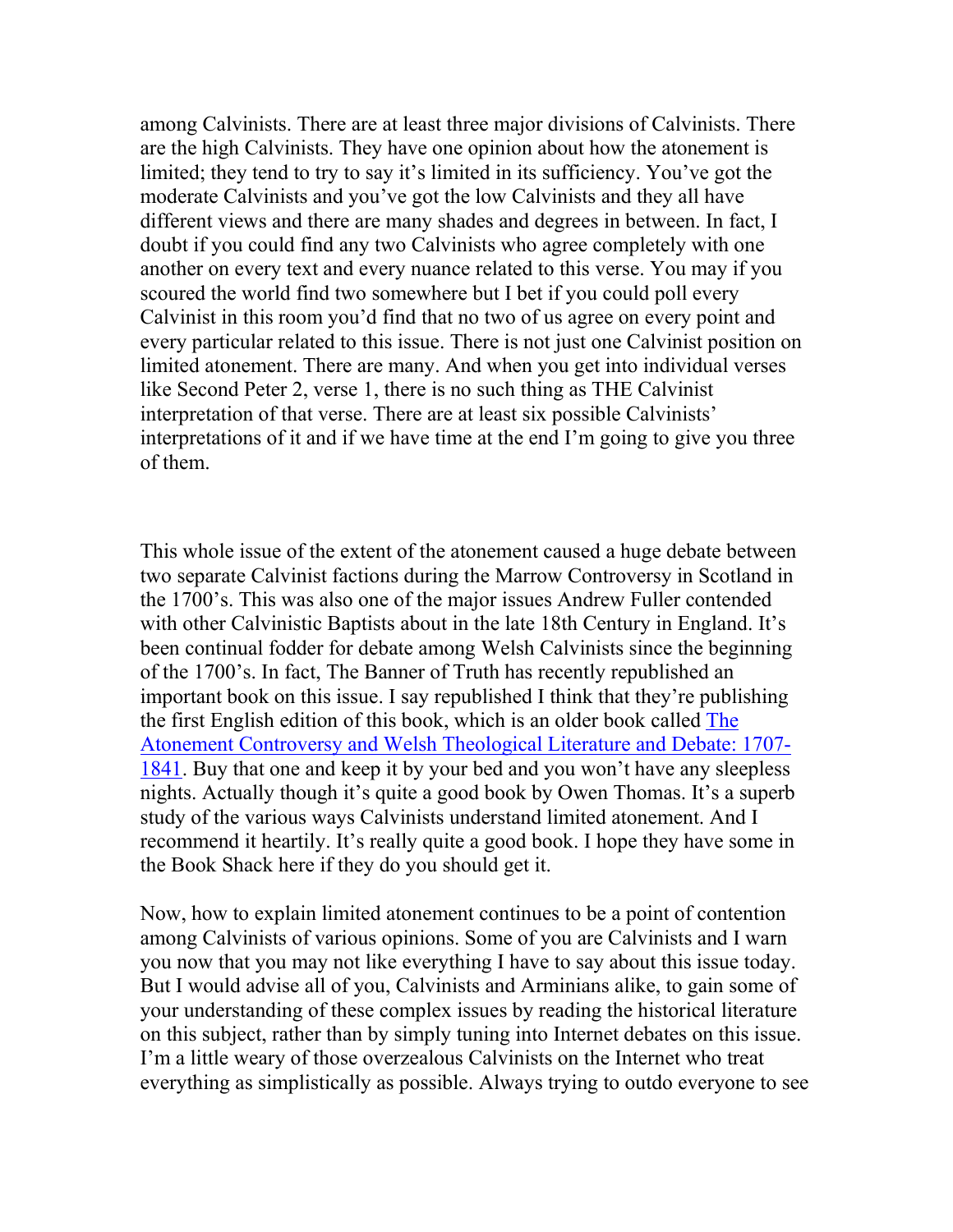who can adopt the highest form of High Calvinism. And as a result, and you can actually see this trend if you watch Calvinist discussions on the Internet.

Modern Calvinist circles seem to be filled with guys who insist that Christ's death had no benefit whatsoever for anyone other than the elect and God's only desire with regard to the reprobate is to damn them period. Too many Calvinists embrace the doctrine of limited atonement, they finally see the truth of it but then they think, "Oh that's that." Christ died for the elect and in no sense are their any universal benefits in the atonement, so the atonement is limited to the elect in every sense and it has no relevance whatsoever to the non-elect. I think that's an extreme position and it's not supported by many of the classic Calvinist theologians and writers if you read carefully what Calvinists have said throughout history. I want to encourage you read Andrew Fuller and Thomas Boston. Read what people like Robert L. Dabney and William G. T. Shedd and B. B. Warfield and Charles Hodge wrote on the subject of the atonement. Read John Owen too, but don't imagine that John Owens's book The Death of Death in the Death of Christ represents the only strain of Calvinist thought on the issue. It doesn't. In fact, far from it.

If you begin to study this issue in depth you will quickly discover that the classic Calvinist view on the extent of the atonement is a lot less narrow and a lot less cut and dried than the typical seminary student Calvinist on the Internet wants to admit. Historic Calvinism, as a movement has usually acknowledged that there are universal aspects of the atonement. Calvin himself had a view of the extent of the atonement that was far more broad and, and far more extensive than the average Calvinist today would care to recognize. And I'll show you some of that if time allows.

And, while I'm making concessions to the other side let me also admit, that this is one issue where historical theology is not overwhelmingly on the side of the Calvinists. And until really some of the later Catholic scholastics raised this question and began to debate it some time in the Middle Ages, most of the church fathers and most of the leading theological writers in the church, both orthodox and heretical, most of them assumed that Christ died for all of humanity and that was the end of that.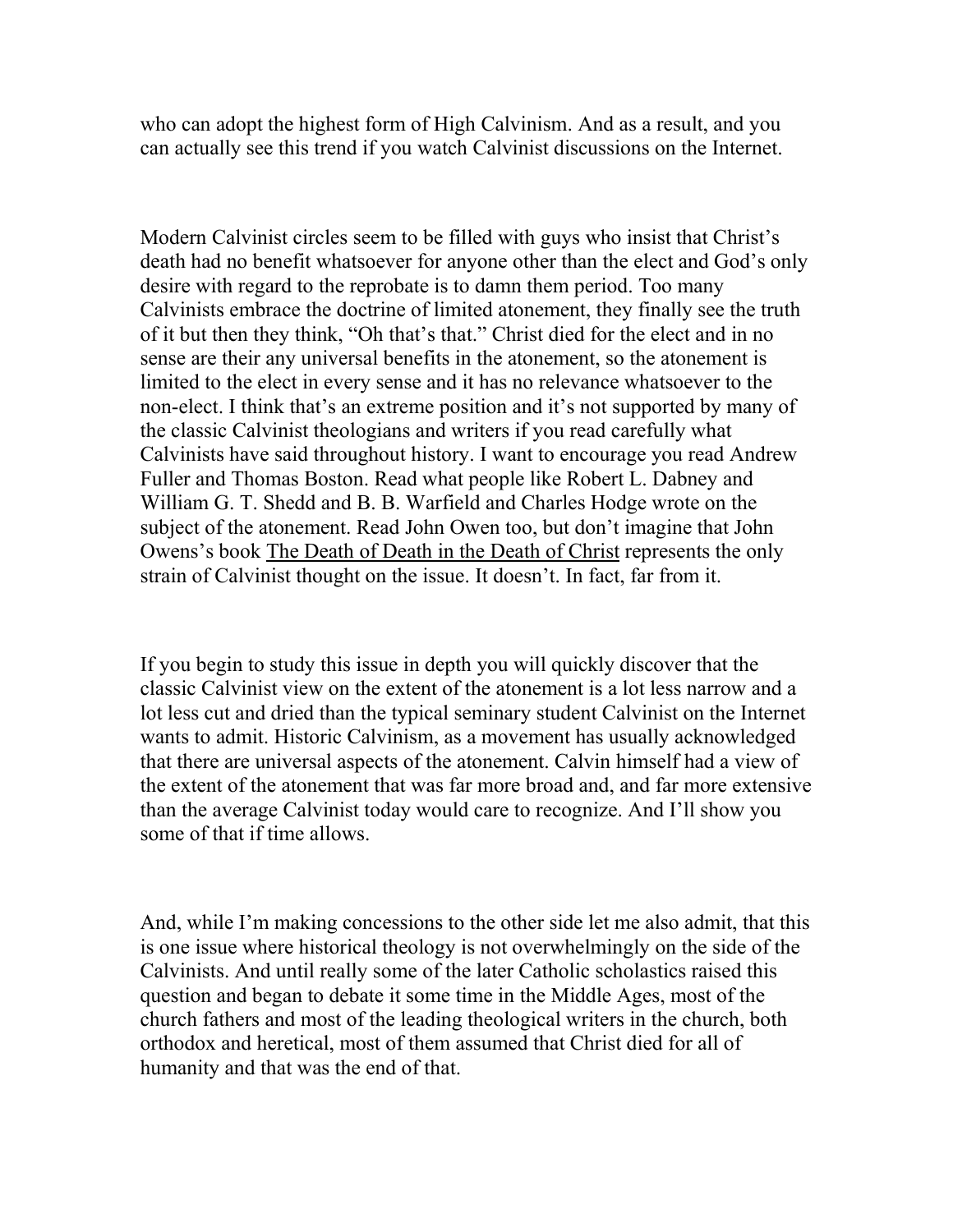Now there are some exceptions. Theodorette of Cyrus, who lived in 393 to 466. He wrote this about Hebrews 9:27-28. He said quote: "It should be noted, of course, that Christ bore the sins of many, not all, and not all came to faith. So He removed the sins of the believers only." Ambrose, the great writer, who lived 339-397, said this: "Although Christ suffered for all, yet He suffered for us particularly, because He suffered for the Church." And Jerome, 347-420, a contemporary of Augustine, he wrote this about Matthew 20:28, Jerome said: "He does not say that He gave His life for all but for many, that is, for all those who would believe."

Those are classic Calvinist statements coming from some of the church fathers and you can find little remarks like that here and there among the church fathers. I could actually cite more. But for the most part the church fathers, when they wrote about the atonement, they treated it as universal. We'll acknowledge that up front.

Now my friend Curt Daniel who is here this afternoon, and who is far more qualified than I am to teach on the history of Calvinism has written an excellent resource that I want to recommend to you. It's a large, hardbound syllabus called The History and Theology of Calvinism. It is the best single resource on Calvinism I know. It's filled with copious quotations and wonderful insight. He covers in it, in a kind of extensive outline format every major doctrine related to Calvinism. And in the process he gives a thorough overview of Calvinist history. I love historical theology and in fact this syllabus was practically my first introduction to the subject more than a decade ago. And it remains a favorite resource of mine. I think there are some copies in the bookstore. I asked them to order it, and for those of you who might be interested in obtaining one I don't think there are many left. But I recommend it enthusiastically. Curt earned his Ph.D. at the University of Edinburgh. With a massive doctoral dissertation on John Gill and Hyper-Calvinism. So he probably knows more about the doctrine and history of Calvinism than the rest of us put together. And in his syllabus on Calvinist history he has at least three chapters on the extent of the atonement. His view of the atonement is probably, if anything, a little broader than mine. That's ok. My favorite theological writer of all time is Robert L. Dabney. And Dabney takes a broader view than I do too. We're all committed Calvinists. As I said, we as Calvinists don't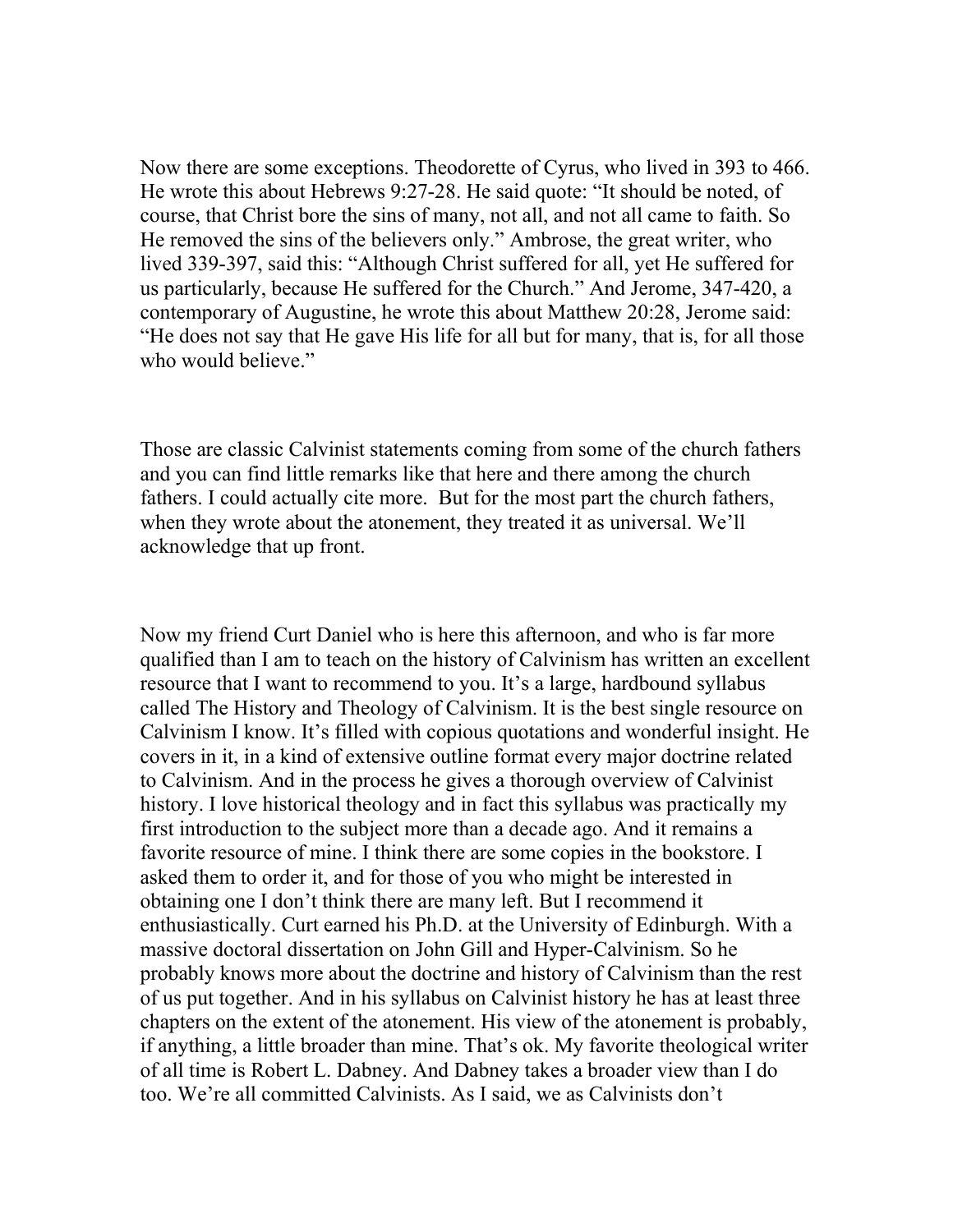necessarily agree on the particulars of how to interpret this or that verse, or how to define this or that benefit of the atonement. In fact, one of the things Curt Daniel's syllabus shows definitively is that among various strains of Calvinists, there are scores of differing opinions on how to explain the universal and particular aspects of the atonement. So I want to underscore that for you again. I want to emphasize for those of you who think there is only one narrow Calvinistic way to understand how the atonement is limited, this is a considerably more complex issue than most Calvinists realize.

Anyway, in his syllabus, Curt Daniel points out that it was probably a 9<sup>th</sup> Century monk named Gottschalk, who was the first to make a major point out of the extent of the atonement. Who limited the work of Christ to the elect alone. And then during the Middle Ages Catholic scholastics debated the question. And they concluded that Christ had died for the whole world, and for everyone and not just for the elect alone. Even in the Reformation this issue was not really part of the debate between the Roman Catholics and the Reformers. And in fact, all of the major Reformers, including John Calvin, from time to time, made statements that seem to affirm a universal atonement. Calvin's statements on it, if you put them all together and read them is surprisingly ambiguous. I would class him as a Five Point Calvinist and I think there's a very good book by Paul Helm entitled I think, Calvin and the Calvinists where he shows pretty persuasively that Calvin was a Five Point Calvinist. But not every Calvin scholar agrees.

Here's one reason why I think Calvin did hold to the doctrine of particular redemption. Writing on 1st John 2:2 Calvin said this: "Under the word *all* he does not include the reprobate but he refers to *all* who would believe and those who were scattered throughout various regions of the earth. So, on 1st John 2:2, I think Calvin took a pretty clear stance in favor of limited atonement. Still, this was not a matter for explicit debate until Theodore Beza raised the issue in the generation after Calvin died. And it wasn't formally canonized as orthodox Calvinist doctrine, limited atonement, until the Synod of Dordt published their cannons and decrees at the turn of the  $17<sup>th</sup>$  Century.

All of that is to say that of all of the five points of Calvinism this one should probably be the last one and the least to be contentious. This should be the last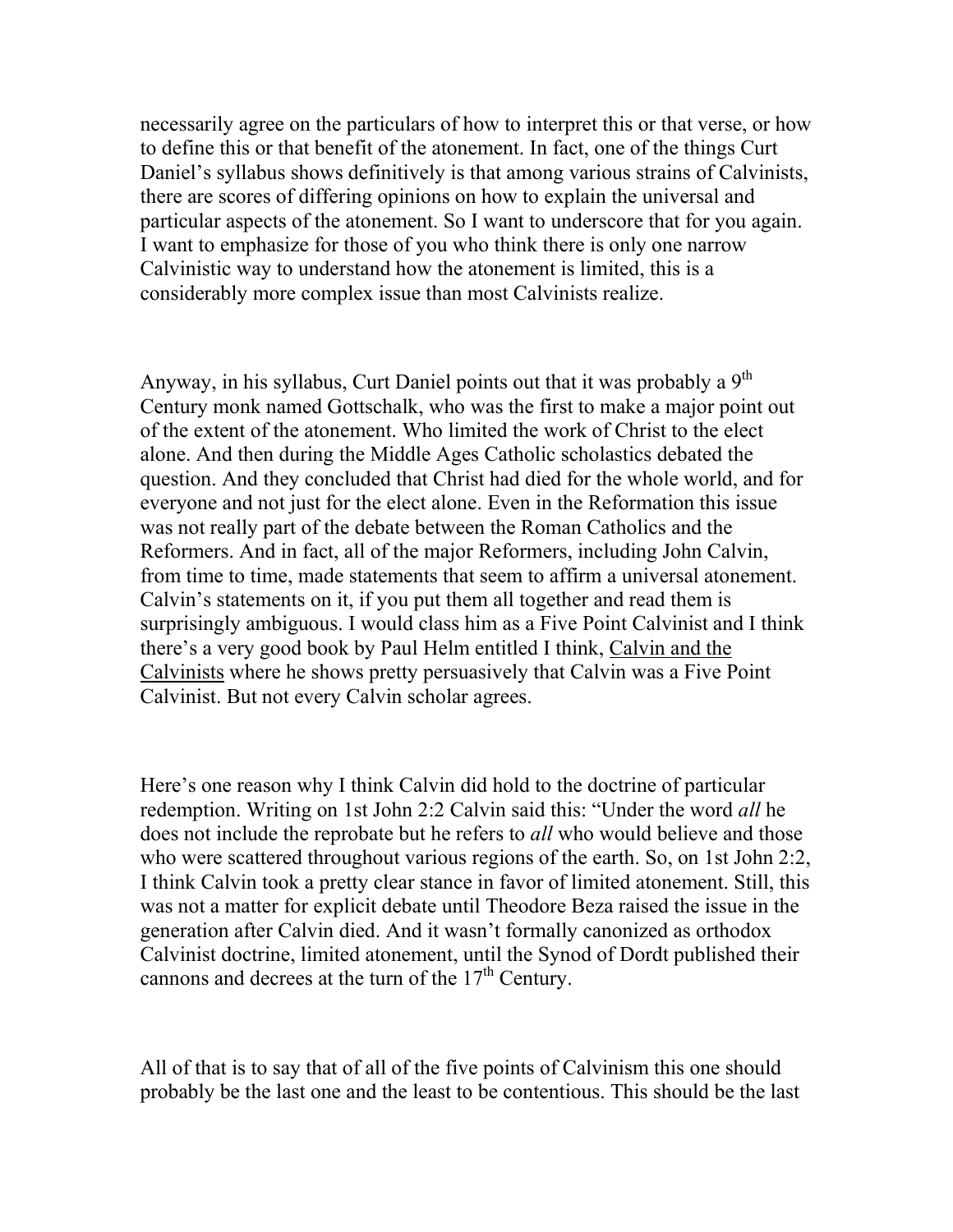one to provoke debate and unfortunately that's not the case. This is the most despised and controverted of all the teachings of Calvinism, and even among Calvinists there's a lot of debate about it.

Now you may be thinking, well if you admit those things: that this wasn't held by any of the church fathers and only loosely held by Calvin himself, why make an issue out of it at all? And my answer is because I think there is an important issue of truth in seeing how the atoning work of Christ applies to the elect in a particular sense by the design and the purpose of God. And that's the issue. It amazes me how many people misunderstand what the real point is. The average person thinks this debate is all about the sufficiency and the value of Christ's atoning work but that is not it at all. I read this in the last hour, I'll read it again. Second head, Article 3 from cannons of the Synod of Dordt, remember that this the main manifesto of Five Point Calvinism, and it says this: "The death of the Son of God is the only and most perfect sacrifice and satisfaction for sins and it is of infinite worth and value, abundantly sufficient to expiate the sins of the whole world." That's the Calvinist manifesto and virtually all-true Calvinists believe that. The sacrifice of Christ was of infinitely sufficient value. If it had been God's design that one sacrifice would have been infinitely sufficient to atone for the sins of every person who ever lived, most Calvinists would not argue with that statement. If one more person had been elect Christ would not have had to suffer more than He did. No, not one more blow from the Roman scourge would have been necessary, not one more thorn would have been added to his crown. He would not have needed to spend one more moment under God's wrath in order to atone for more sinners. Even if God had sovereignly chosen to save every person who ever lived, and not only that but if Christ had intended to redeem Adam alone and leave the rest of us to bear the curse and punishment of our sin in eternal hell Christ would not have had to suffer any less than He did. There is a sense in which the sufferings of Christ, the sufferings He bore, and the atonement He made constituted an infinite price. And by definition, if it's infinite, it can't be diminished or added to in any respect. That's what infinite means.

So when we say Christ's death was a sufficient atonement for the sins of the whole world but it's efficient only to save the elect we are affirming precisely what the cannons of the Synod of Dordt explicitly state: "that the death of Christ was of infinite value and dignity"--that's their words. Now I should pause and say that there are indeed a few Calvinists who hold to a limited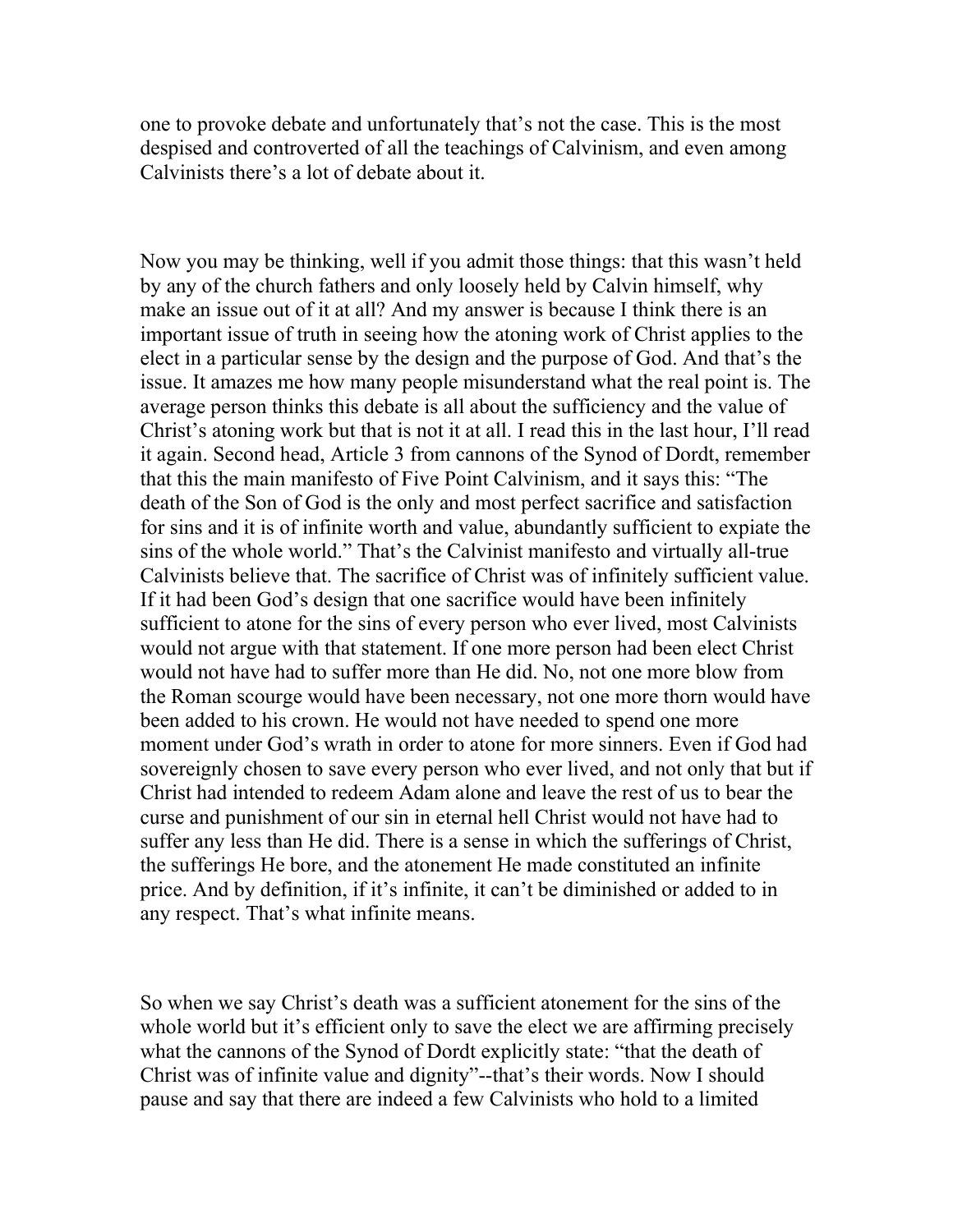sufficiency atonement view. They balk at understanding the atonement as infinite in value. In Tom Nettles book, By His Grace and for His Glory, Nettles argues for a different view. And by the way, that's an excellent book on Baptist history. It traces the roots of Calvinist doctrine throughout Baptist history. And I recommend the book even though I would disagree pretty strongly with Nettles on this point about the atonement. Nettles has been influenced by John Gill and other ultra-high Calvinists who argue against the sufficiency of the atonement, and he's not alone in his opinion but it is the opinion of a rather small minority if you examine the mainstream of Calvinist opinion as a whole.

Nettles' argument is this: if Christ's death was substitutionary then He died for particular sins of particular people. And if He died for particular sins than He didn't die for other sins than those. And so Nettles seems to see such a one for one equivalence between our sins and the price of their atonement that he denies the sufficiency of the atonement to save anyone but those for whom it was designed to save. Nettles apparently holds the view that some would call equivalentism. It's the notion that Christ suffered just so much, a finite amount, in relation to the sins of the elect. Now it pains me to disagree with Tom Nettles because I have the utmost respect for him and his writings have been extremely helpful to me and to countless others who want to understand Calvinism's role in historic Baptist Theology. But on this issue I do disagree with him. And it needs to be said that his position stands in opposition to the Synod of Dordt and to most of mainstream historic Calvinism.

Now remember his basic argument is that if Christ's atonement was substitutionary than it had to be for particular sins and therefore it had to be finite. I would argue that if the atonement Christ offered is substitutionary than it had to be of infinite value for two reasons:

1. One, in the words of the Synod of Dordt, "because the person who submitted to the punishment on our behalf was not only really man and perfectly holy but also the only begotten Son of God, the same eternal, and infinite essence with the Father and the Holy Spirit." In other words, the person who died on the cross was infinite in His glory and His goodness and therefore it was an infinite sacrifice. That's the first reason.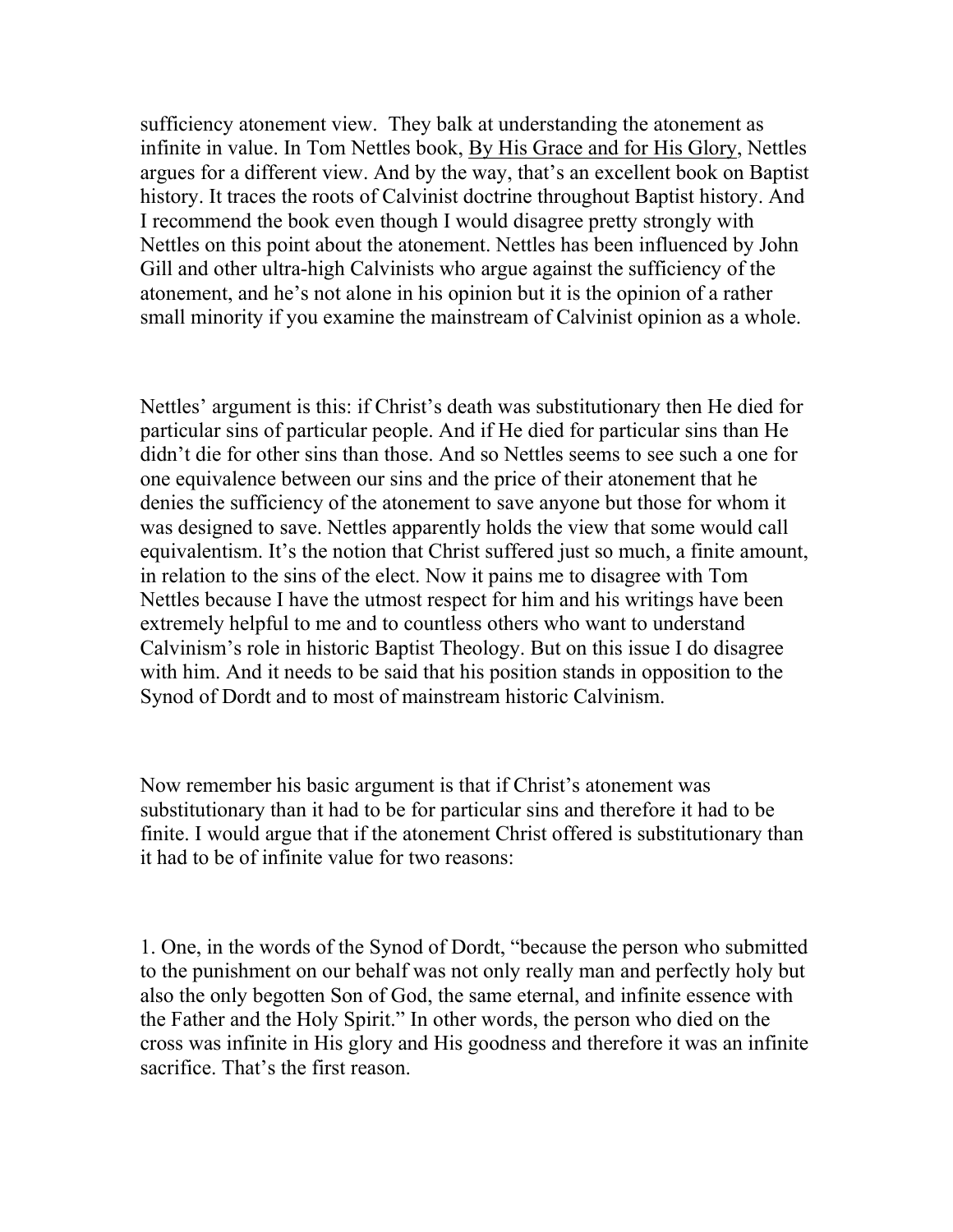2. Second, the price of each person's sin is infinite wrath. And if the price of atonement is infinite than the atonement itself in order to be accepted had to be of infinite value. In other words, if you had to suffer the price of your own sins you would spend eternity in hell and still you would not exhaust the infinite displeasure of God against sin. There's an infinite punishment for sin. And that infinite wrath is the very thing Christ bore on the cross. So if Christ's death was not sufficient to atone for all than it wasn't sufficient to atone for even one. Because atonement for sin even for one person demands an infinite price. Now again the overwhelming majority of Calvinists would agree with that. That is exactly what the cannons of the Synod of Dordt say. That is mainstream historic Calvinism.

So the real debate between Calvinists and Arminians is not about the sufficiency of the atonement. The real issue under debate is the design and the application of the atonement. And the question we are asking is not merely, for whom did Christ die? The real question is for whom did God ordain the atonement? In other words, the real issue in the extent of the atonement debate comes down to the very same issue as election itself. Did God purpose to save specific people or was He trying indiscriminately to save as many people as possible? What was His intent? What was His design? And if you accept the truth of election I can't understand why you would balk at the truth that the atonement had specific people in view. So that's the real question not was Christ's death sufficient to save all but what was the design and the goal of the atonement? What did God intend to do through it? Did He intend to save specific people through Christ's work on the cross? And if you answer that question, yes, you've affirmed the principle behind the Calvinistic position.

Here's an even more important question. Will all of God's purposes for sending Christ to die ultimately be accomplished? Did God intend something by the atonement that will not come to pass? Is there any purpose in Christ's dying that will ultimately be frustrated? And if you ask those questions it puts the importance of the whole issue in a totally different, clearer light. And I believe that Christ's atoning work on the cross ultimately accomplishes precisely what God designed it to accomplish, no more no less. If you believe God is truly sovereign you must ultimately come to that position. The fruits of the atonement are no less than what God sovereignly intended. God is not going to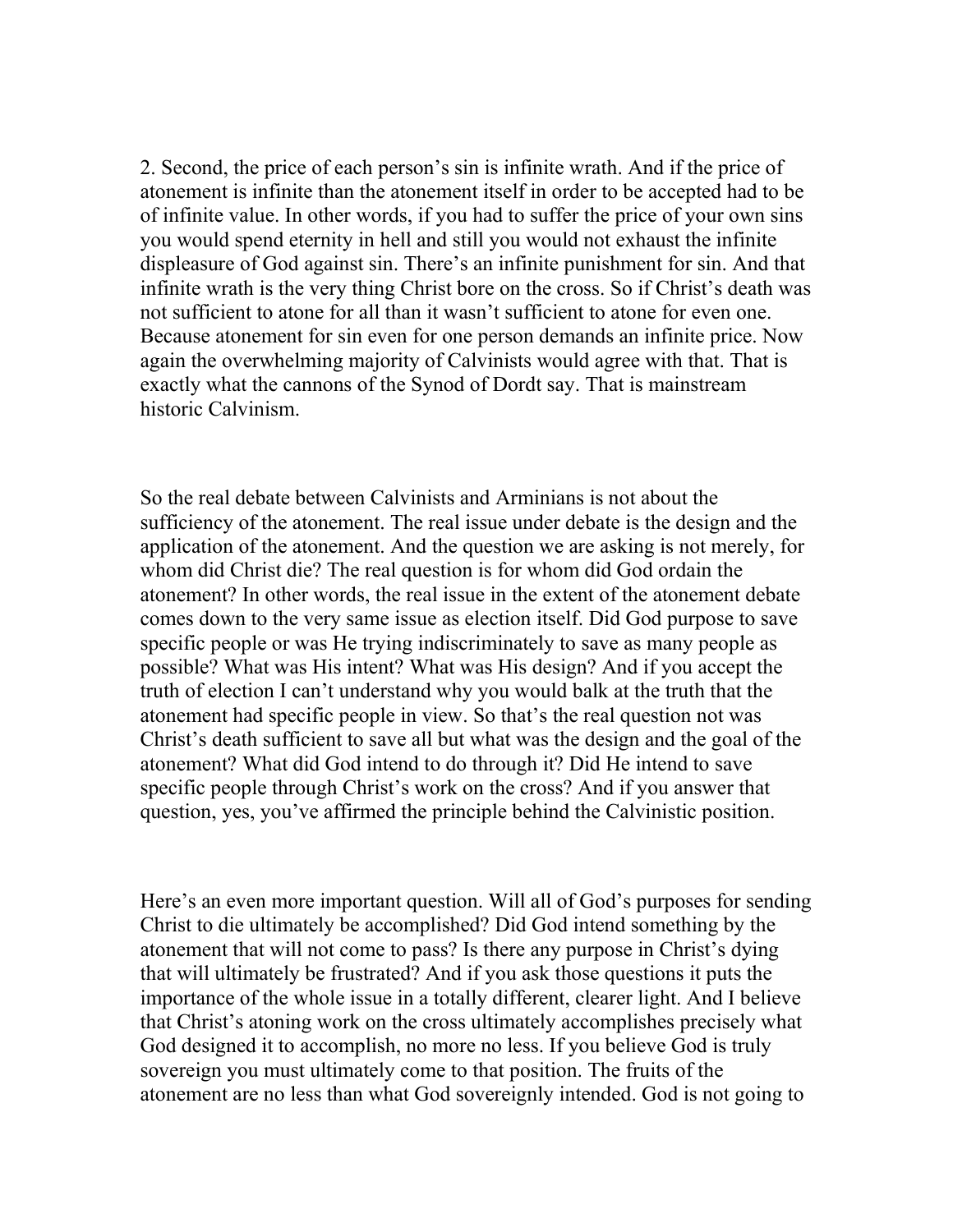be frustrated throughout all eternity because He was desperately trying to save some people who just could not be persuaded. If that's your view of God than your God isn't really sovereign. Pharaoh fulfilled exactly the purpose God raised him up to fulfill. God is not wringing His hands in despair over Pharaoh's rebellion and unbelief.

But on the other hand, Christ's atoning work accomplishes no more than God intended it to accomplish. If benefits accrue to non-believers, reprobate people, because of Christ's death, than it is because God designed it that way. If Christ's dying means that the whole, the judgment of the whole world is postponed, than unregenerate people reap the blessings and the benefits of that delay. They reap the benefits and the blessings of common grace through the atonement. And if that's the case than that is exactly what God designed. It didn't happen by accident. And for that very reason it is my position and the position of most Calvinists throughout history that some benefits of the atonement are universal and some benefits of the atonement are particular and limited to the elect alone.

Now one of the points I made in my seminar last year was this: You cannot ultimately escape the limited and particular aspects of the atonement if you believe Christ's death on the cross was substitutionary. Let me illustrate. Did Christ suffer for Pharaoh's sins, in Pharaoh's place, and in his stead? Certainly not. Because when Christ died on the cross Pharaoh was already in hell suffering for his own sin. Those who suffer in hell all suffer for their own sin. Christ does not suffer on their behalf and in their stead in the same way He did for people who are ultimately redeemed and escape hell. That's a rather obvious point if you think about it. Substitutionary atonement and the substitutionary aspects of the atonement are ultimately something that belong to the elect alone. There's no escaping it. He bore their punishment so that they will not have to. If He had suffered vicariously for the sins of Judas in the same way He suffered in Peter's place then Judas wouldn't be suffering right now for his own sins. That's the inevitable ramification of vicarious atonement.

But at the same time, there are universal aspects of the atoning work of Christ and historic Calvinism has always recognized this. There is a legitimate sense in which Christ is set forth as the Savior of the whole world. The Savior of all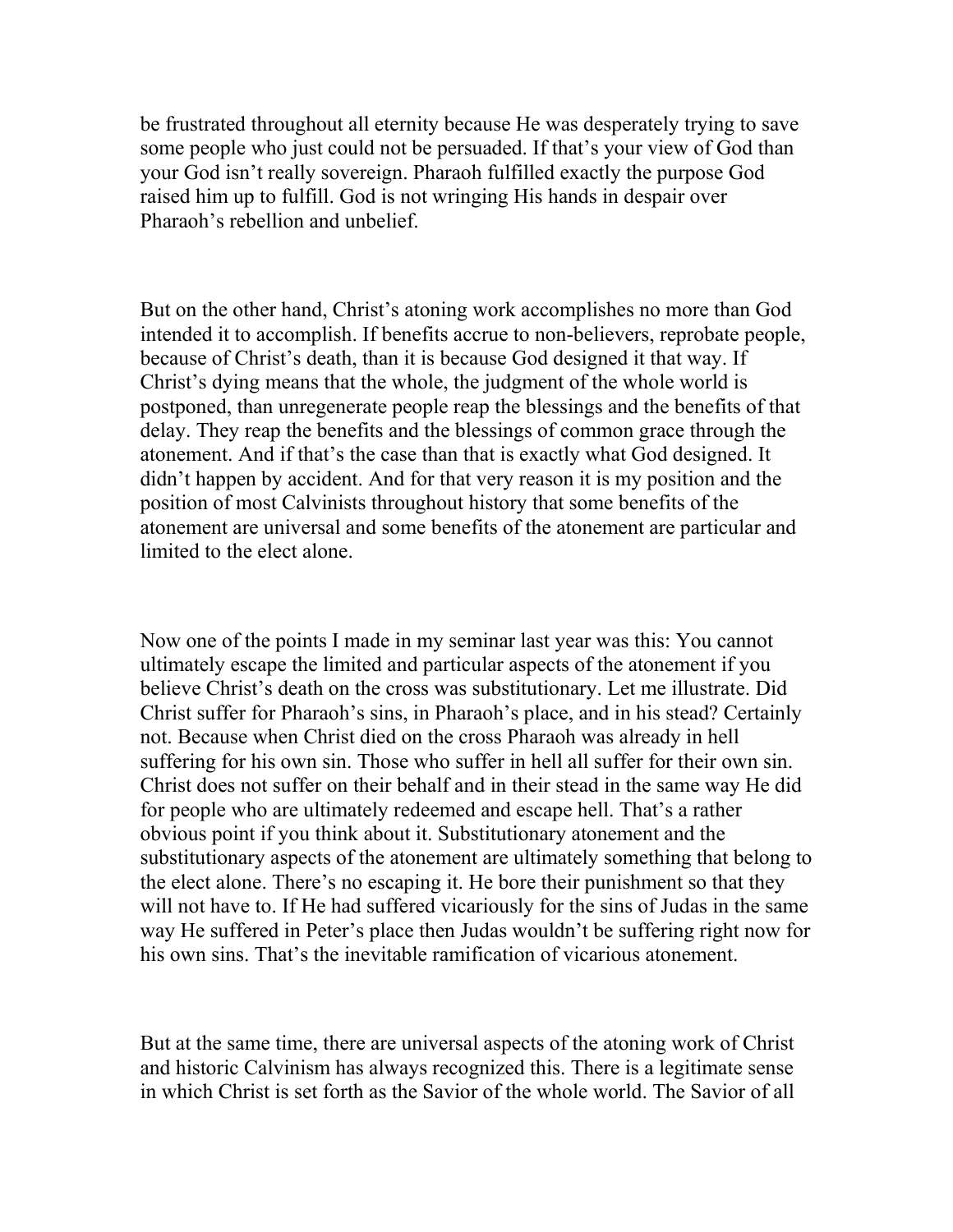men, Lord of all. And the only one all men everywhere are commanded to believe in. And there's another sense in which He is especially the Savior of those who believe. That's exactly the meaning of  $1<sup>st</sup>$  Timothy 4:10, which is the verse that I think, better than any in Scripture, settles this whole question. First Timothy 4:10, "We trust in the living God, who is the Savior of all men, especially those who believe." I think it was R.B. Kuiper, a classic Five Point Calvinist, who said he preferred to speak of Christ's dying "specially for the elect rather than only for them." And that seems to be a good Biblical perspective. To those who believe Christ is Savior in a special and particular sense. His death had a particular reference to them in the ultimate design of God. And that is what Calvinists mean when they speak of particular redemption.

Curt Daniel gives a helpful illustration of how this is true in his syllabus. He points to the parable in Matthew 13:44, where a man finds a treasure hid in a field and Jesus says this: "The kingdom of heaven is like unto a treasure hid in a field which, when a man hath found, he hideth, and for the joy thereof goeth and selleth all that he hath and buyeth that field." He buys the field and therefore he buys the treasure. The treasure was the object and the aim of his purchase. The treasure was the reason for his great joy. The treasure was the reason he made this deal in the first place but he did not only purchase the treasure, he purchased the whole field. That's a good way, I think, to look at the atoning work of Christ. Listen to Romans 14:9, "For to this end Christ both died and rose and revived that He might be Lord both of the dead and living." Now notice what that verse is saying; because of Christ's death and resurrection, because of His atoning work, He is Lord of all men in a special way. And that includes elect and otherwise. Dead and living. His death on the cross purchased the right for Him as perfect man and perfect God, to rule as Lord over all the earth: over both the dead and the living, over the redeemed as well as the reprobate. That's also the same message you read in Philippians 2:8- 10. Listen. "Being found and fashioned as a man, He humbled Himself and became obedient unto death even the death of the cross. Wherefore, [that is for this reason], because He was obedient unto the death of the cross, [because of His atonement] God has also highly exalted Him and given Him a name which is above every name, that at the name of Jesus every knee should bow, of things in heaven of things in earth and things under the earth." There is a very clear statement that there is a universal ramification of the atonement. Christ's death, in some sense, purchased Him an exalted position of Lordship over all. And so there's a true sense in which He purchased the whole world in order to get the treasure, the Church.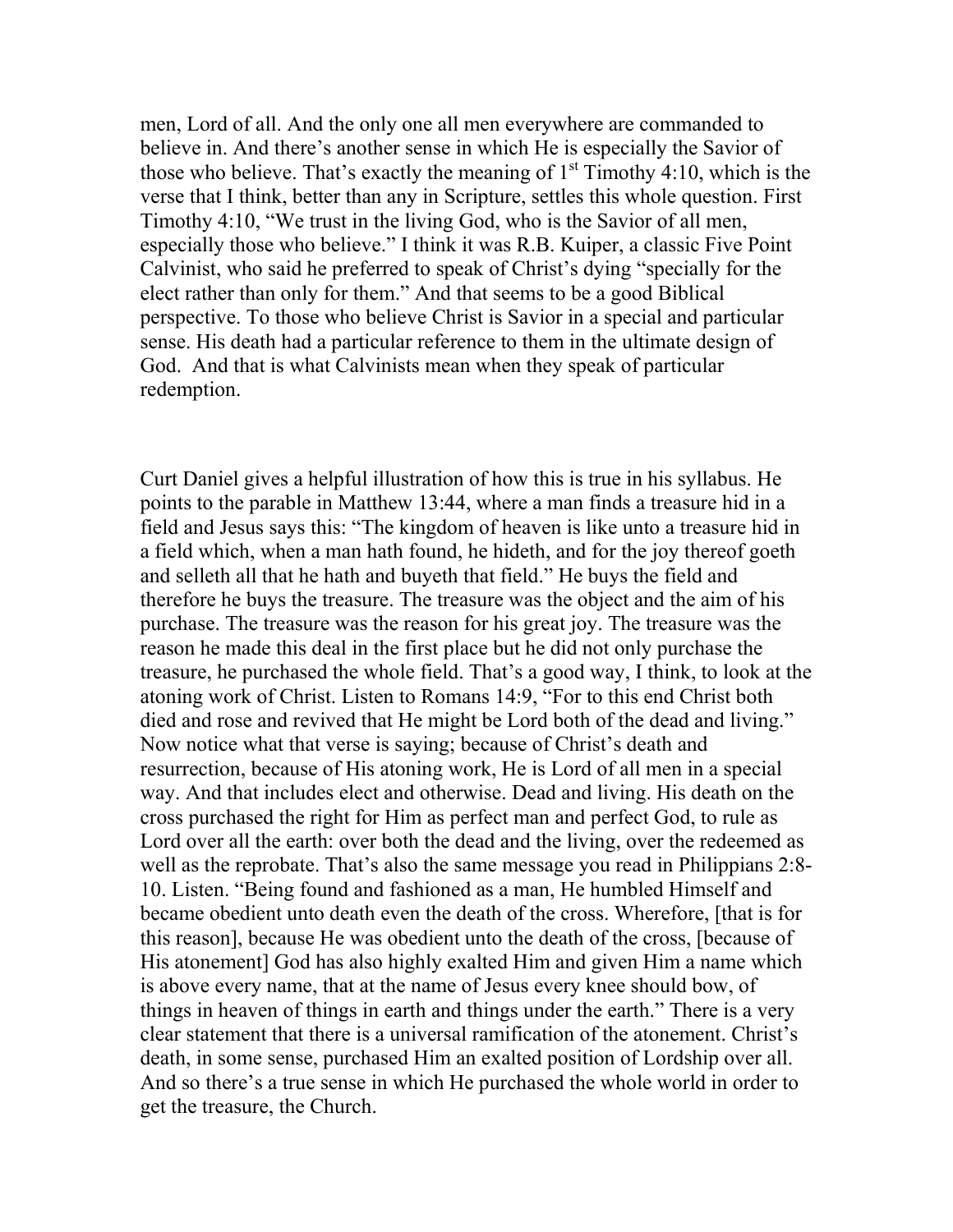Now meanwhile, there are certain benefits of the atonement that accrue directly to the non-elect, the reprobate. Spurgeon said it well in a sermon entitled "Good Cheer for Many that Fear", Spurgeon said this: "We believe that by His atoning sacrifice, Christ bought some good things for all men and all good things for some men. And that when He died He had a definite purpose in dying and that His purpose will certainly be effected."

Now what specifically, did Spurgeon have in mind when He said that "Christ bought some good things for all men?" Well clearly, he was speaking of common grace, the goodness of God that is shown to all men. The common blessings of life. This is the grace that keeps the evil in the world from being as bad as it can possibly be. Common grace is the grace that permits all sinners to live and enjoy life under a temporary reprieve from just judgment and justice even though they're worthy of instant damnation. Common grace delays that. Common grace is also the grace that pleads tenderly and earnestly with sinners to repent and to be reconciled to God, even though they're hearts are set against Him. And according to Matthew 5:44-45, these common grace blessings are tokens of God's genuine love. Scripture does not hesitate to apply the expression "love" here. For those of you who may be my Calvinist brethren out there who balk at saying that, "God loves the whole world." Scripture doesn't balk at that. This goodness that He shows even to the reprobate is a sincere compassionate love even though it's not the same eternal redemptive love that God has set on the elect from all eternity. It's love of a different sort but it's true love. It's genuine love. It's heartfelt compassion. It's real goodness. And if you think about it you'll realize that all of the good things God gives us, all the blessings of common grace, all of them are made possible by the atonement. Because if God had no intention to save anyone, ever, He would have instantly damned the whole human race the minute Adam sinned. That's what He did with the angels that fell. They were cast out of heaven at once and no atonement will ever be made for the sins of any angel. They were immediately judged and deposed without any grace period. But by contrast, the human race, fallen though we are, for the most part, lives and enjoys life in a world where even though we are under the curse of sin we're blessed to an amazing degree with a providential good God gives us. We see beauty. We enjoy the taste of our food. John MacArthur always says, "God could've, if He wanted to, made all our food taste like sand." But He was good to us. He gave us things we would enjoy. He gave us all things richly to enjoy. We laugh and experience joy and appreciate love and we relish the good things of life and all of those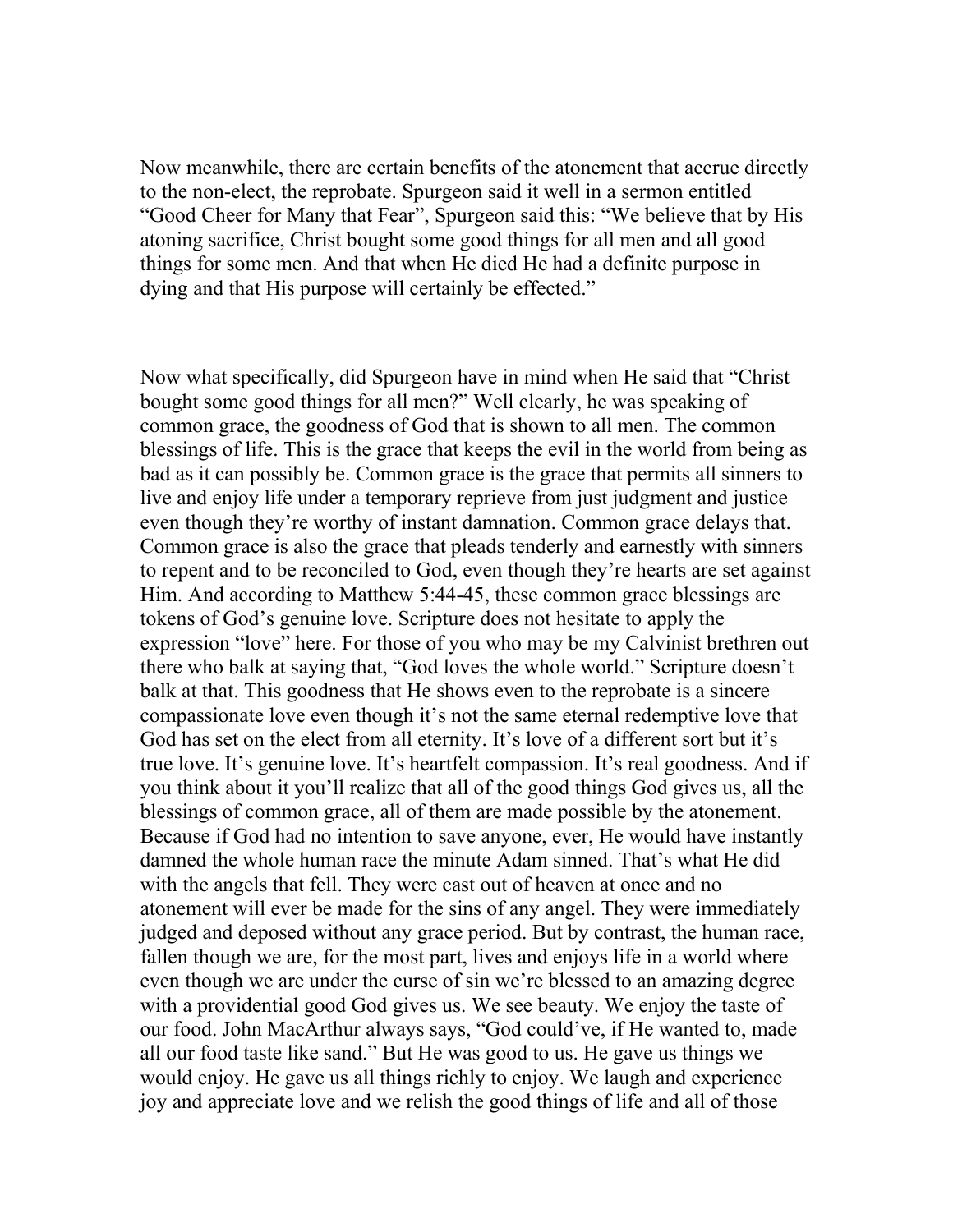things are ultimately made possible by the atoning work of Christ. None of them would have been possible, at all, if Christ had not intended to die to save sinners. God would have damned us instead. And even the reprobate, even the non-elect benefit from Christ's death in that way. The crumbs that fall from the table, God spreads for His elect, are a veritable feast for the reprobate who experience all of the blessings of common grace. That is a side benefit of the cross. And it's an expression of God's goodness towards them.

Some ultra-high Calvinists will inevitably try to argue that common grace is not really an expression of love or goodness towards the non-elect. It's not well meant mercy. It's not bona fide goodness because it's ultimate effect they say, is the damnation of the reprobate. It just increases their damnation.

I disagree. While it is true that in the words of Romans 2:4, the reprobate are guilty when they "despise the riches of God's goodness and forbearance and longsuffering, not knowing that the goodness of God ought to provoke them to repentance." And that does increase their guilt. I don't think the ultimate effect; the overall effect of common grace is to increase anyone's damnation. Because one of the ways God manifests common grace is by restraining the sin of the reprobate. Most people are not as bad as they could be. Not as bad as they would be if God left them to themselves without any grace whatsoever. So on the whole, God's common grace will decrease rather than increase the severity of their guilt.

Robert Candlish said this, he said quote: "The entire history of the human race, from the apostasy to the final judgment is a dispensation of forbearance in respect to the reprobate in which many blessings, physical and moral, affecting their characters and destinies forever, accrue even to the heathen. These come to them through the mediation of Christ, and coming to them now must have been designed for them from the beginning."

R. B. Kuiper said something similar, he writes quote: "The blessings of common grace, although resulting only indirectly from the atonement, were most surely designed by God to result from the atonement. The design of God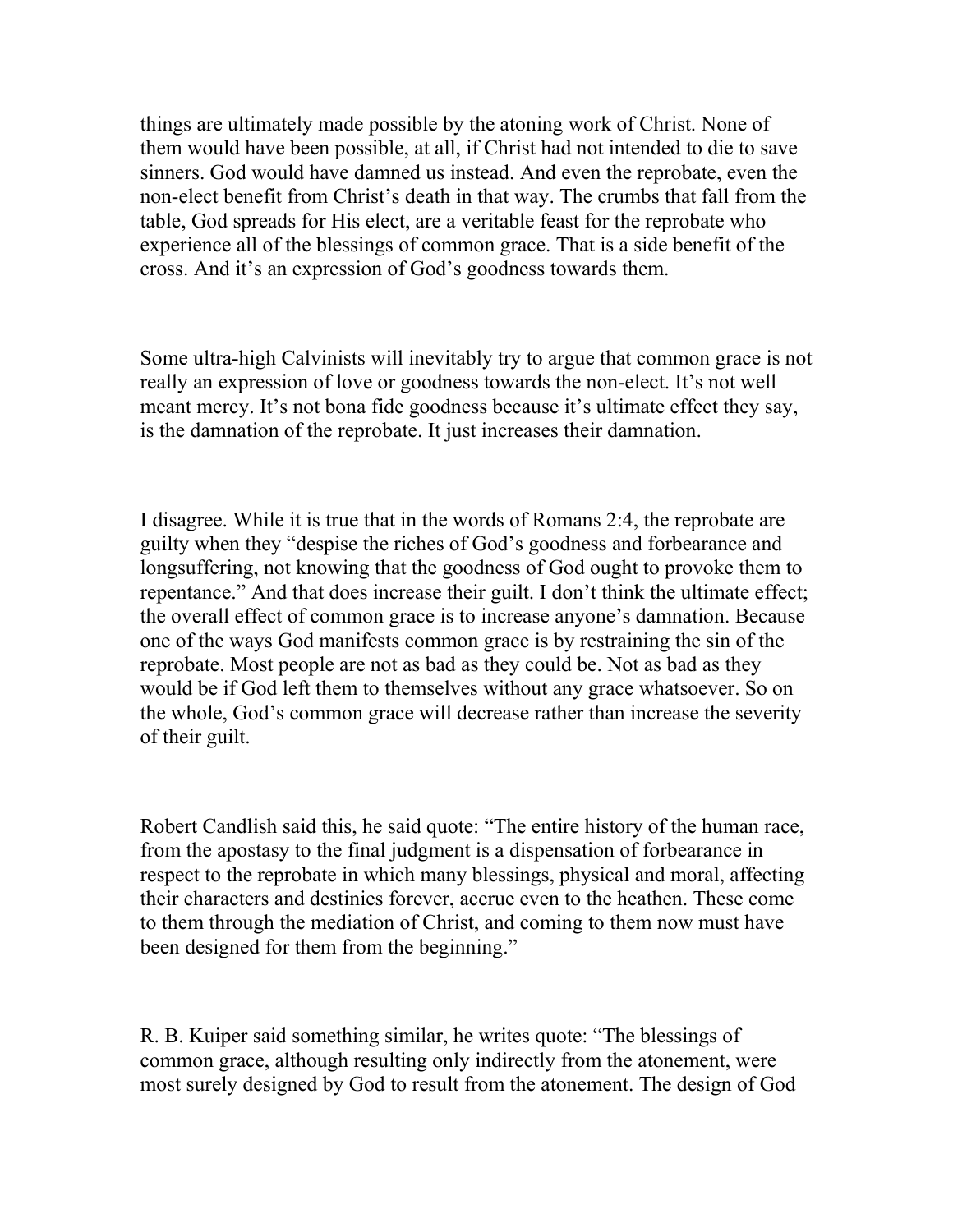in the atoning work of Christ pertain primarily and directly to the redemption of the elect, but indirectly and secondarily it included all the blessings of common grace." And then he quotes Louis Berkoff's statement, he says, "It's not to sweeping for Lewis Berkoff to say that, "All the natural man receives other than the curse and death is an indirect of the redemptive work of Christ, is an indirect result of the work of Christ." That's Berkoff. And Kuyper adds, "God planned it thus."

By the way I want to recommend strongly, R.B. Kuiper's book on this whole subject. It's titled For Whom Did Christ Die? And unfortunately it's been out of print for many years but I'm lobbying to try to find a publisher who will reprint it. In my opinion it is the best single resource on the issue of limited atonement. And if you ever see it a second hand bookshop, it's well worth buying even if you have to sell a volume of Spurgeon to get it.

Kuiper identifies several universal benefits of the atonement, more than just common grace. For example he says, and I agree: "That the universal, free offer of salvation is grounded in the atonement's infinite sufficiency." Let me read you some of Kuiper's remarks on this. Remember he's writing as an unapologetic Five Point Calvinist. He says this, "At no time is the Gospel confined to any nation or for that matter, to any particular class of men. It's intended for Jews, Greek, Barbarians, and Scythians—Colossians 3:11. It comes to both the regenerate and the unregenerate, the elect and the non-elect. To say that such invitations as Isaiah 55:1 [you know 'Ho everyone that thirsteth'…and He quotes the whole verse and Matthew 11:28: "Come unto me all you that labor and are heavy laden…] to say that those are intended only for those who having been born-again by the grace of the Holy Spirit have come to realize their lost condition is to limit the meaning of Scripture without warrant." He says: "Let it be said emphatically that the Reformed Theology does not teach, as some allege, that the Gospel invitation is only for the elect and the regenerate."

I wish we had time to delve into this larger issue of the free offer of the Gospel, but that is a huge issue beyond the scope of this seminar. Let me just say in passing, however, that I think John Murray and Ned Stonehouse have dealt with these issues very well in their booklet titled The Free Offer of the Gospel.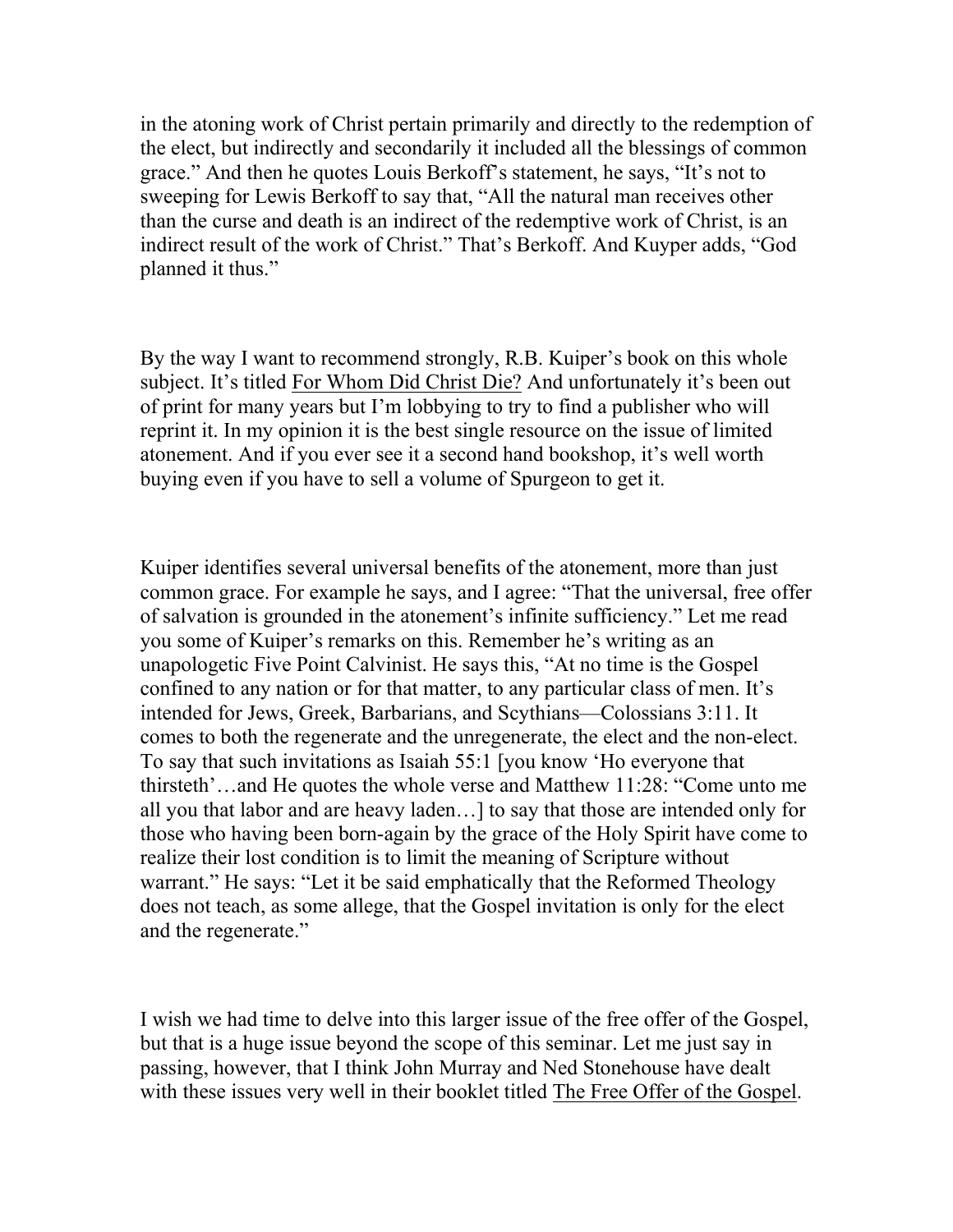That document is available on the World Wide Web. You can do a search for it at Google. It's also in the 4-volume set of The Works of John Murray, published by The Banner of Truth. You ought to read that if you are concerned about whether the doctrine of limited atonement would restrict the preaching of the Gospel to the elect alone or hinder us from calling people indiscriminately to Christ. If that's your understanding of the meaning of limited atonement you need to read this book because limited atonement does not mean that.

There is no necessary contradiction between God's eternal sovereign design to save the elect and His sincere pleas for the reprobate to repent. There's no contradiction between that. And remember, when we preach the Gospel, according to 2 Corinthians 5 it is our *duty to plead* with all who hear the message that they be reconciled to God. Paul says, 2 Corinthians 5:20, "Now then we are ambassadors for Christ, as though God did beseech you by us, we pray you, we beg you, [he says], in Christ's stead, be ye reconciled to God." And if your not proclaiming the Gospel that way your not a good ambassador for Christ. And if you are a Calvinist, and you hesitate to extend God's offer of mercy, freely to all who hear the Gospel, if you recoil from inviting men, no, pleading with them, to repent and be reconciled to God than you're not a good Calvinist. Calvin himself said this in his commentary on Ezekiel 18, verse 23, that verse says: "'Have I any pleasure at all that the wicked should die,' saith the Lord God, 'and not that he should return from his ways and live?'" Calvin says this about that verse, "God desires nothing more earnestly than that those who were perishing and rushing to destruction should return to the way of safety. And for this reason not only is the Gospel spread abroad in the world but God wished to bear witness through all ages how inclined He is to pity. What the prophet now says is very true, that God wills not the death of the sinner because God meets him of his own accord. And is not only prepared to receive all who fly to Him for pity, but He calls them towards Him with a loud voice when He sees how they are alienated from all hope of safety." Calvin says, "We hold, then, that God wills not the death of the sinner since He calls all, equally to repentance and promises Himself, prepared to receive them if they only seriously repent."

The variety of Calvinism that balks at affirming God's free offer of salvation indiscriminately to all who hear the Gospel is out of step with Calvin and out of step with the mainstream of Calvinist history. By the way this is explicitly stated in the cannons of the Synod of Dordt. Listen to the Second head, Article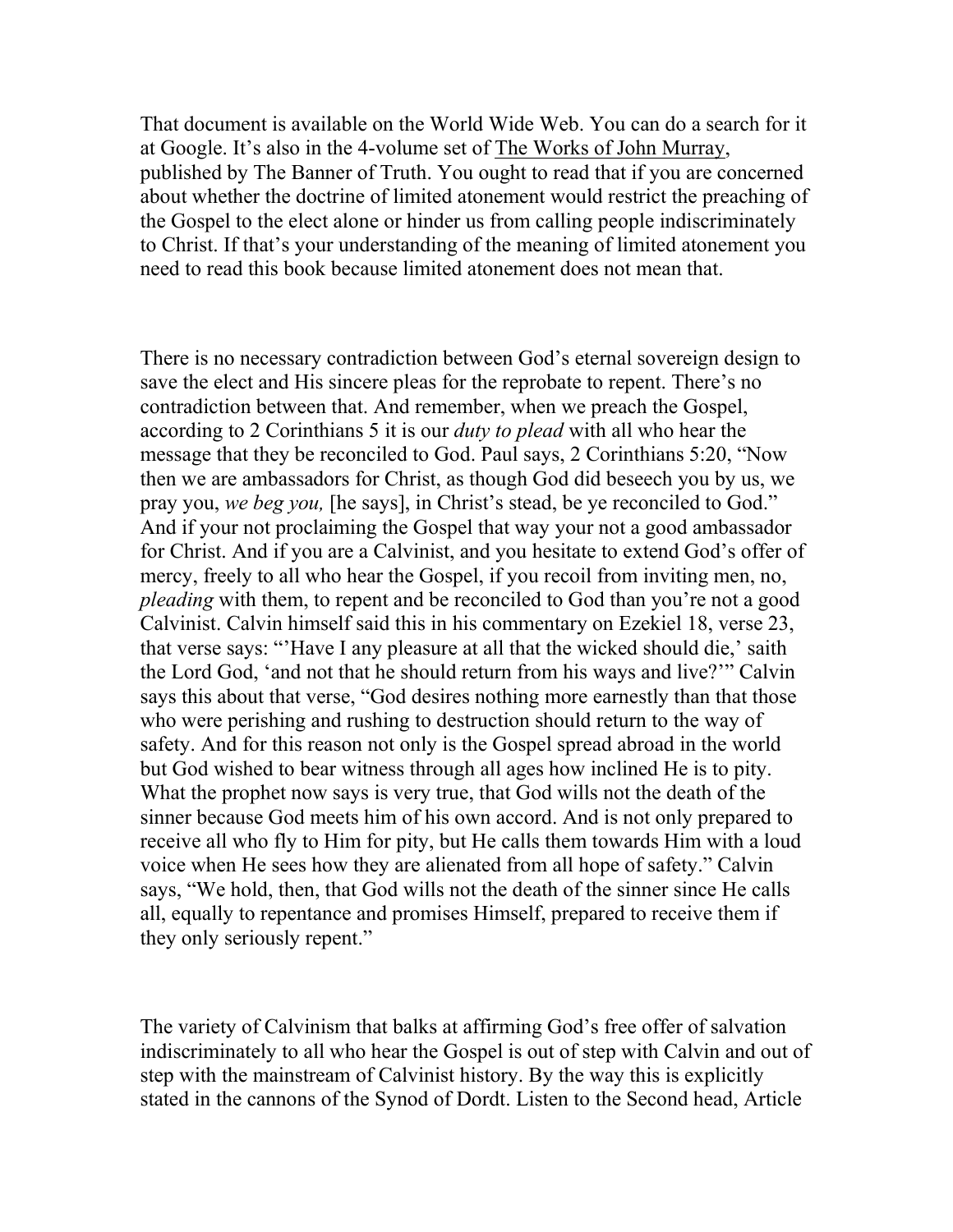5, it says this quote: "The promise of the Gospel is that whosoever believes in Christ, crucified, shall not perish but have eternal life. This promise, together with the command to repent and believe, ought to be declared and published to all nations, and to all persons promiscuously, and without distinction to whom God out of His good pleasure sends the Gospel." That's the Calvinist manifesto.

So, to sum up, unbelievers receive a number of benefits from the atonement: Delayed judgment, All the blessings of common grace, The free offer of salvation through the Gospel. Those are universal effects of Christ's atoning work and that is why Charles Hodge, the great Calvinist theologian said this, "There is a sense therefore in which Christ died for all. And there is a sense in which He died only for the elect." Curt Daniel suggests that Calvinists ought to say, not that Christ died only for the elect but rather that He died especially for the elect. I agree and I think we would all prefer the words of 1 Timothy 4:10, "He is the Savior of all men, specially of them that believe."

Now so far most of what I've said has, is more likely raised the hackles of my Calvinist brethren than it is to upset any of you Arminian guys. But now let me turn my guns on the Arminians. I want to show you biblically why I believe there is a special and specific reference to the elect in the atoning work of Christ. Again as 1 Timothy 4:10 plainly says: "Christ is the Savior of all men" but He is not the Savior of all men equally. He did not die for each and every individual alike. "I am the good Shepherd," Jesus said in John 10:11, "and the Good Shepherd gives His life for the sheep." And the context makes His meaning inescapable. The good Shepherd does not die for the goats in the same way. He doesn't die for the wolves like He dies for the sheep. Verse 15 He says, "I lay down my life for the sheep." And in the Apostle Paul's speech to the elders of Ephesus, Acts 20:28, he says this: "Take heed therefore unto yourselves and to all the flock over which The Holy Ghost has made you overseers to feed the Church of God which He has purchased with His own blood." It was the Church that Christ purchased with His blood. They, the church, not the grievous wolves that were threatening the Church but the people of God, His elect. They were object of Christ's affection and their salvation was the main reason for which He died. And the benefits that accrue to the reprobate are just secondary effects of that.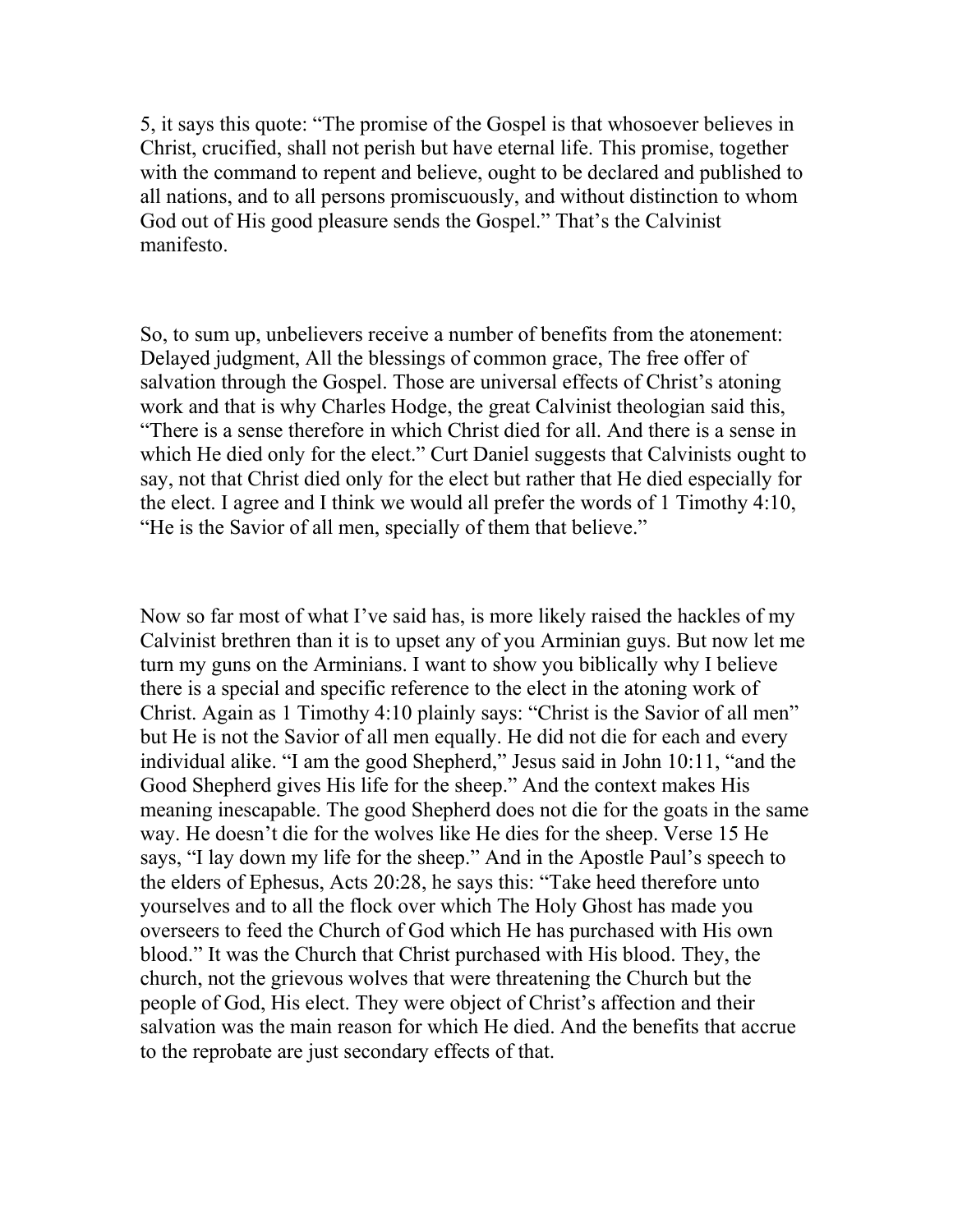Here's the real issue in the atonement. Now in what sense did Christ purchase the Church? In Ephesians 5 Paul uses language that evokes the imagery of a marriage price. Ephesians 5:25, "Husbands love your wives just as Christ also loved the Church and gave Himself up for her." Not for her enemies, but for her. So Christ bought the Church with His own blood. For what reason, Ephesians 5:26-27, "that He might sanctify her and having cleansed her by the washing of water with the Word, that He might present to Himself the Church and all her glory having no spot or wrinkle or any such thing that she should be holy and blameless."

Those for whom Christ died He loves with the highest and purest kind of love. It is a particular love. Its closest earthly parallel is the love of a husband for his wife. And it's a special love. It's not dispensed indiscriminately to everyone alike. It's reserved only for the bride, this love. In fact what do we call a man who shares conjugal love with his neighbor and does not reserve it exclusively for his wife? We call him an adulterer. What would you call someone who indiscriminately showed every woman the intense ardent affection men reserve only for their wives? We would call him a philanderer. Christ's love for His Church is pure. It's more tender, more personal, and an infinitely greater love than the love of a husband for his wife. And in fact if you heard my seminar critiquing Dave Hunt's book against Calvinism last hour you may have heard me say this but I'm going to say it again. One of the worst things of all about Dave Hunt's position is His insistence that if God is truly loving then He's obligated to love all men equally with the same kind of love. There is nothing obligatory about Christ's love for the Church. He loves them because God chose them and gave them to Him. He died for them in a particular sense.

In fact listen to Curt Daniel's notes on this, he writes this: "The key to the analogy of Christ and the husband is the husband dying for his bride. To understand this we need to understand the Hebrew concept of marriage. First, the man and the woman were betrothed to one another. This may have occurred even before either of them were born. Their parents may have arranged the betrothal. But from the moment of the betrothal they were in a sense, married. Nothing except death or divorce could legally prevent the marriage itself. But before the actual marriage could occur there had to be an exchange, as it were. The father of the bride provided a dowry. The groom provided the marriage price and in that sense the groom bought his bride even though he was already legally obliged to marry her. And then at the appointed time they came together as man and wife." Curt Daniel says, "This is a perfect type of Christ and the Church. The elect were given to Christ by God the Father and Christ was given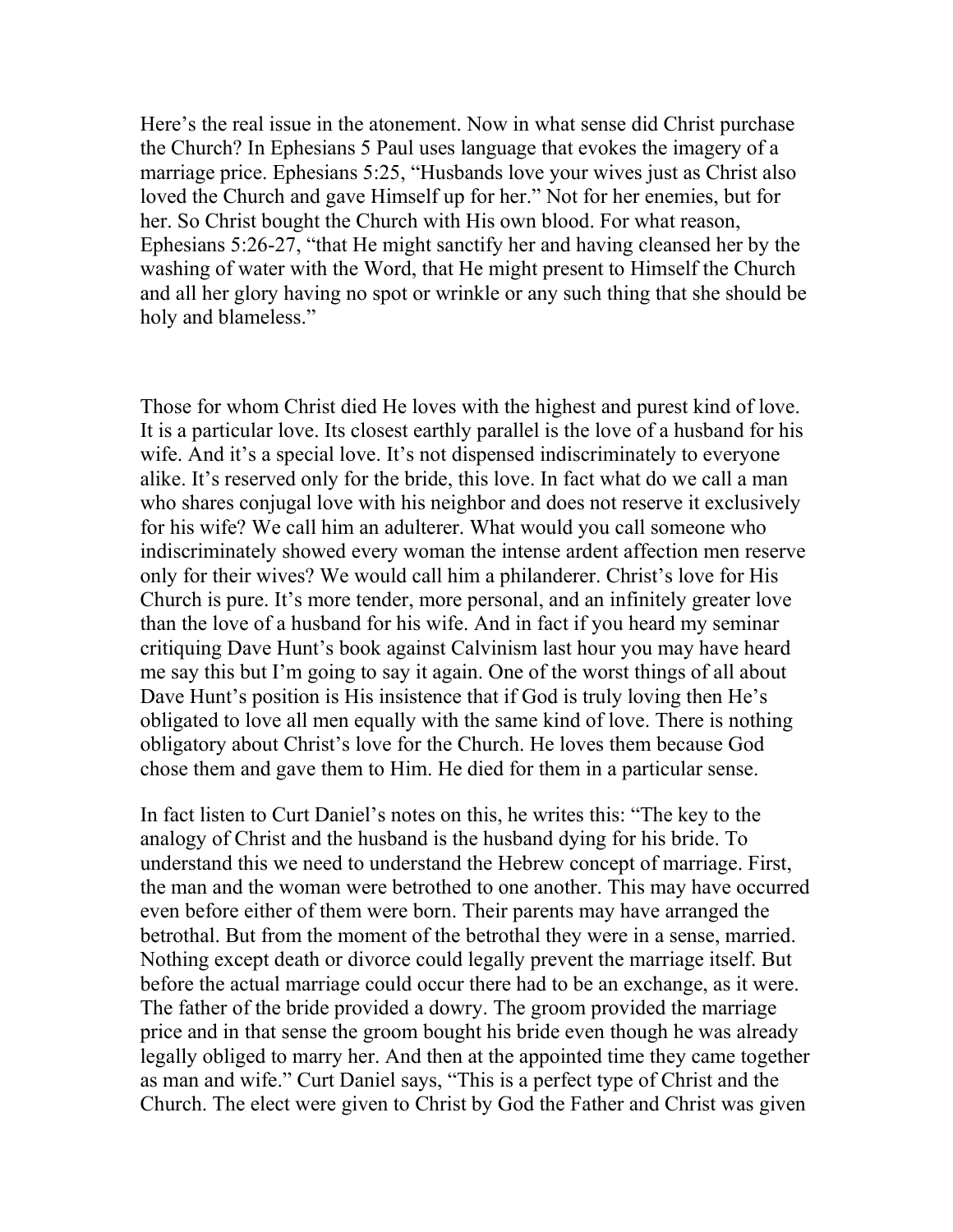to us by the Father. But Christ the groom had to pay the marriage price for His bride. How did He do this? Well, because of our sins the price was death. In other words Christ had to redeem us before He could take us as His bride. Therefore'" Curt Daniel says, "Christ gave Himself for the elect in death. The atonement purchased us for Him. And the order here is crucial. First, Christ loved the Church, this is election, Ephesians 5:25. Next, He paid the marriage price, this is the atonement, verse 25. Than He prepares her for the wedding. This is salvation applied, verse 26. Lastly, He presents her to Himself in marriage. This is the final consummation of our union and glorification, verse 27." And Curt Daniel says: "The point is simply this, Christ died with a special intent for His betrothed that He did not have for the rest of mankind."

And notice, that as a part of His mediatorial work, in His high-priestly prayer in John 17:9, Jesus said this: "I pray for them. I pray NOT for the world but for them which Thou hast given Me, for they are Thine." Now remember when Christ prayed that prayer He had already entered into the mediatorial office of the high priest and He expressly excluded the world at large from His highpriestly prayer. It seems clear from Scripture that Christ's redemptive work had a special reference to his chosen people. When He prayed that prayer the work of atonement had begun. And He made it a point to exclude the world.

The Apostle Paul's argument in Romans 8:32 is another significant passage. Look at this verse, just real quickly we'll go through this. It says in Romans 8:32, "He that spared not His own Son, but delivered Him up for us all, how shall He not also with Him freely gives us all things?" Now think through what Paul is saying here. This is a classic case of arguing from the greater to the lesser. He's saying if God delivered Christ to die for us all, and that expression "us all" is clearly a reference to Christians. He says if God gave us Christ, which is the best He had to give, how could He ever withhold any lesser gift from us? So if Christ died for us and the sense Paul was speaking of here is redemption, an effectual atonement. Christ died for us to obtain our salvation. If He did that, if He made effectual atonement for us, how shall He not with Him also freely give us all things?

Now think about this. If Christ died equally for all men, if God gave Christ to die equally, in the same sense for every single individual than He ultimately has to eventually give all people all things. Will He ever give all things to all people? Are all members of the human race going to be fellow heirs with Christ? Of course not. Remember what Spurgeon said: "Christ bought some good things for all men and all good things for some men." The elect. Now what precisely are the all things Paul is speaking of here in Romans 8? The context makes it clear. It's all things that pertain to salvation. He's just gone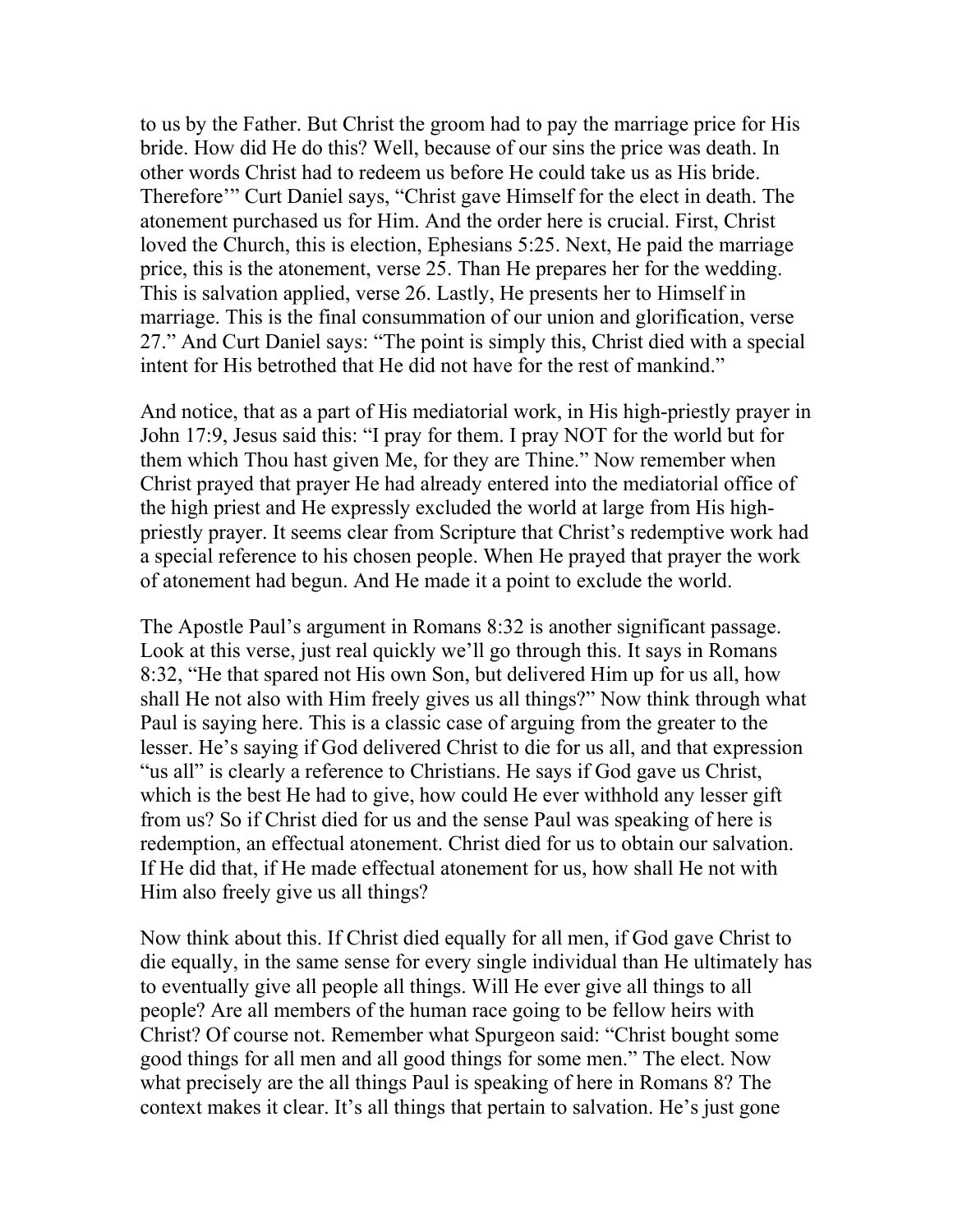through a list of them, verse 29, "For whom He did foreknow, He did predestinate to be conformed to the image of His Son. That He might be the firstborn among many brethren. Moreover, whom He did predestinate, he also called. Whom He called, He justified. Whom He justified, He glorified." So election, effectual calling, justification, and ultimately glorification, those are the "all things" Paul has in mind. If God gave Christ to die for us than He's going to see our salvation through to the end. Titus 2:14, "he gave Himself for us, that He might redeem us from all iniquity and purify unto Himself a peculiar people zealous of good works." Those statements cannot apply to the non-elect.

Did you realize that even your faith is a fruit of the atonement? You can't take credit for your own faith. It's a gift of God, Acts 6:14, Acts 26:18, Philippians 1:29, a host of other verses show this. Faith is a gift from God, it is a fruit of the atonement. It's not something you have to add to the atoning work of Christ in order to make it efficacious. Even repentance, Scripture says is God's work in us. Acts 5:31, Acts 11:18, 2 Timothy 2:25. And again more verses teach this. In John 10:26 Jesus said this, listen to this one. He said: "You believe not because you are not of My sheep." Now if Jesus were an Arminian He would have said: "You are not of My sheep because you believe not." Instead He says: "But you believe not because you are not of My sheep." You see the Good Shepherd laid down His life for the sheep and their faith is part of His gift to them. Romans 5:11, "We delight in God through our Lord Jesus Christ by Whom we have now received the atonement." In other words, the application of the atonement is God's work, not ours. He not only made atonement on our behalf but He provided the means of faith by which we receive it. Don't try to take credit for your own conversion. Every aspect of your salvation, including your repentance and your faith, all of it was bought and paid for by the blood of Christ and given to you by God through his grace.

So did Christ purchase faith for all men equally? Obviously not. As Curt Daniel says: "There is something in the atonement only for the elect and that something, that's for only the elect brings all these blessings." Matthew 20:28, "The Son of Man came not to be ministered to but to minister, and to give His life a ransom for many." Many, not all equally. This is a theme, by the way that runs throughout all of the New Testament. There are far more verses that speak of the atonement and its application to "many" than there are those few texts that speak of the application of the atonement to the world. Why? Because this was the issue. Not the universal aspects of which there are some universal aspects of the atonement, but the particular ones. For the Church, for the many. Jesus said, Matthew 26:28: "This is my blood of the New Testament which is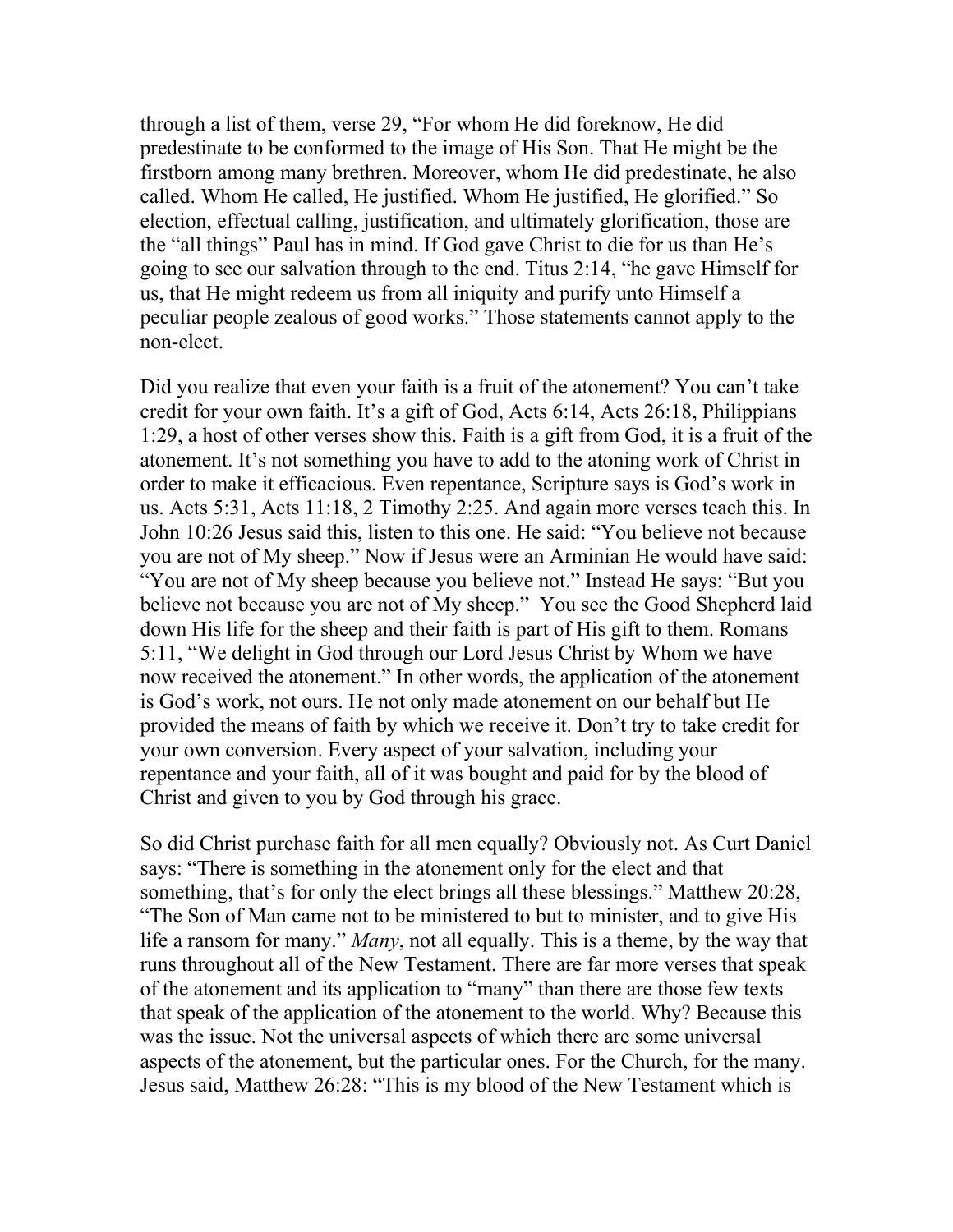shed for many for the remission of sins." Romans 5:15: "The grace of God and the gift by grace which is by one man Jesus Christ has abounded unto *many*." Romans 5:19, "By the obedience of One shall many be made righteous." Hebrews 9:28: "Christ was once offered to bear the sins of *many*." John 15:13-14, "Greater love hath no man than this, than a man lay down his life for his friends." And Jesus said "You are my friends." Not the reprobate but those who do what He commands. They're the ones He laid down His life for.

Now let me go back to the point I began with. If the atoning work of Christ is substitutionary it must be limited to those whom Christ actually redeems. The substitutionary aspects of it dictate that. In other words when you understand that the atonement is substitutionary you must see that in a certain way it applies to particular people. That is the inevitable ramification of vicarious atonement. I'm not sure why this doctrine of the extent of the atonement is such a controversial doctrine. It's a point that certainly doesn't warrant all the debate and bickering that it generates. In fact I'm sure that if people truly appreciated the substitutionary nature of the atonement they would not stumble so badly over the particularity of the atonement. It's a simple matter really.

Here's another way to say it. The aspects of the atonement that are substitutionary are inherently efficacious. The very reason I don't have to fear condemnation in the final judgment is that Christ has already paid the price of my sin in full as my Substitute. And if He substituted effectually in that same sense for everyone then everyone would be saved. The atonement of Christ did not just make salvation possible. It actually purchased redemption for those who will be saved. And His dying on the cross made their ultimate salvation an absolute certainty, a done deal, because He paid the price of their redemption in full. He actually bought them. Paid their debt. Wiped it off the ledger. Sealed their pardon. Assured their eternal salvation. He didn't merely put them in a position where salvation was possible if they made the right choice, He accomplished their salvation. He even graciously provides the faith that is the instrument by which the atonement is applied to them. He stood in their place and bore their sins. They'll never have to pay a second time for what has been paid in full.

Now I would stop at this point and take questions but I know that at least two questions that you're going to ask so I'm just going to go ahead and answer them. Let me look at a couple of key verses that seem to be the greatest problem texts for those who reject particular redemption.

First is 1 John 2:2 which says, "He's the propitiation for our sins and not for ours only but also for the sins of the whole world." Now let's just examine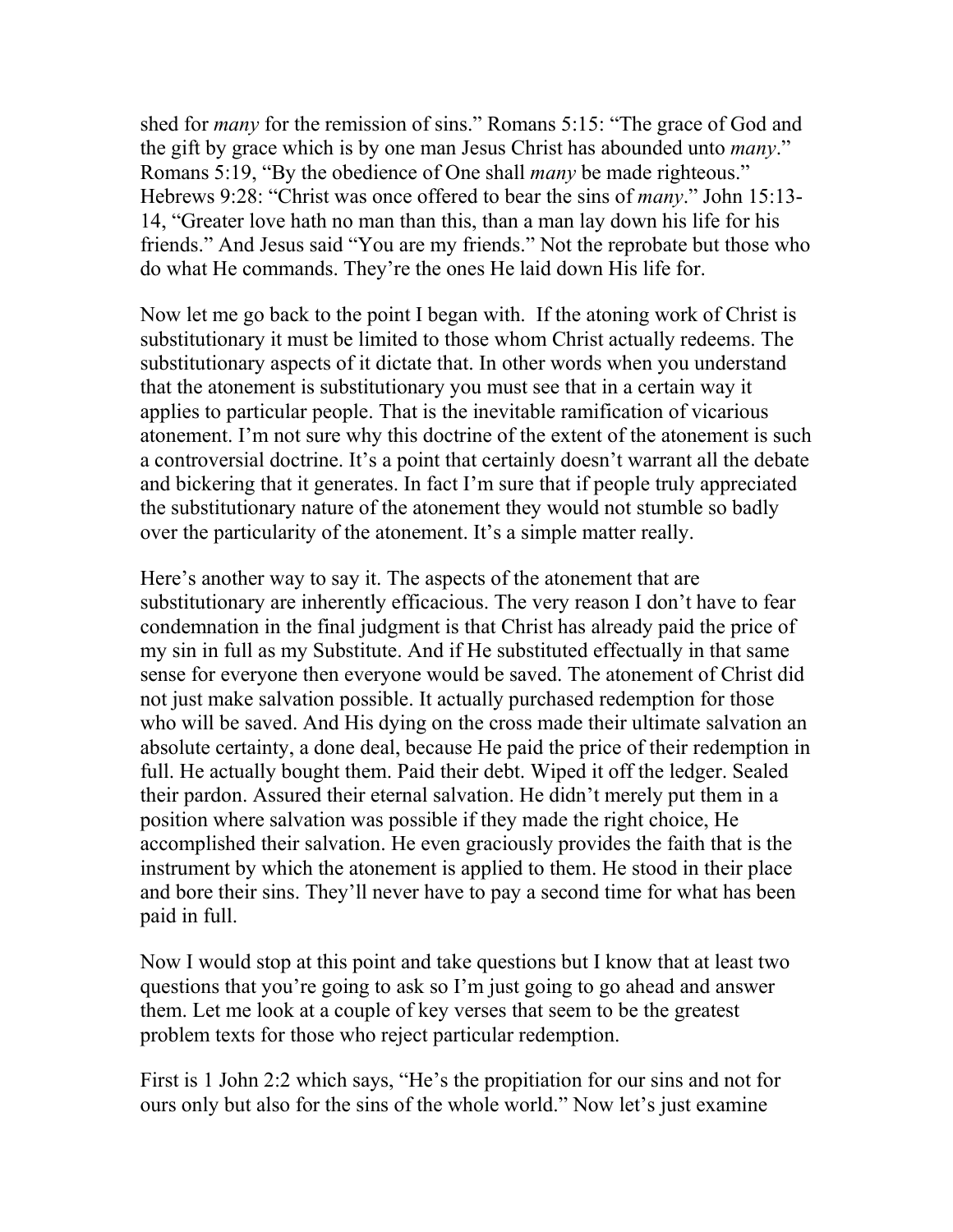what this means really quickly. 1 John 2:2. Remember first of all, that the Apostle is writing to a primarily Jewish audience. Galatians 2:9. The Apostle Paul describes his first meeting with the other apostles and he says this: "When James, Cephas and John, who seemed to be pillars, perceived the grace that was given unto me, they gave me and Barnabas the right hands of fellowship that we should go to the Heathen and THEY to the circumcision." So, John was an Apostle to the Jews. And the recipients of his epistles, therefore, would have been predominantly, if not exclusively, Jewish. And so he reminds this Jewish audience that Christ is the propitiation for our sins, and not for us Hebrews only, but also for the sins of Gentiles from every tongue and nation throughout the whole world. That's the sense of what he's saying. Unless you think that is a far fetched interpretation I want to show you that phrasing of 1 John 2:2 is an exact parallel of John 11, The Gospel of John chapter 11, verse 51 and 52. Turn with me there for a moment if you got your Bible out. And quickly here's the background of this passage, John 11:51 and 52. The Jewish Rulers, the Sanhedrin, were meeting together to conspire against Jesus. Verse 49 says that: "One of them named Caiaphas, being a high priest that same year, said unto them "You know nothing at all nor considered that it is expedient for us that one man should die for the people and the whole nation perish not."

Now Caiaphas was primarily concerned about the political situation. In 1<sup>st</sup> Century Jerusalem the Zealots were stirring up people against the Roman Rulers. They whipped messianic expectation to a fever pitch because they believed the Messiah was going to be a political leader who would overthrow Roman rule. So when Jesus comes on the scene with all the right credentials, with the ability to work miracles, with enormous crowds following Him and shouting "Hosanna," all of Jerusalem was in an uproar. And the Sanhedrin, the ruling council of Jewish elders, they were fearful because they ruled by Rome's permission. And they knew that political strife would cost them their clout, their political clout. And frankly they didn't care if Jesus was the true Messiah, they'd already made up their minds that this was not a good time for the Messiah to come on the scenes. And so Caiaphas, the wicked high priest who ultimately engineered the crucifixion, makes this little speech: "It's expedient for us that one man should die for the people and that the whole nation perish not." And John, The Gospel writer, the Apostle John, adds a commentary on that little statement because he says that even though Caiaphas didn't intend it this way his words were an inspired prophecy Because he was in the office of high priest God used his lips to utter this prophecy about Christ saying that "one man should die for the people and that the nation perish not." And notice what John says, verse 51, "And this he spoke not of himself, but being the high priest that year he prophesied that Jesus should die for that nation and not for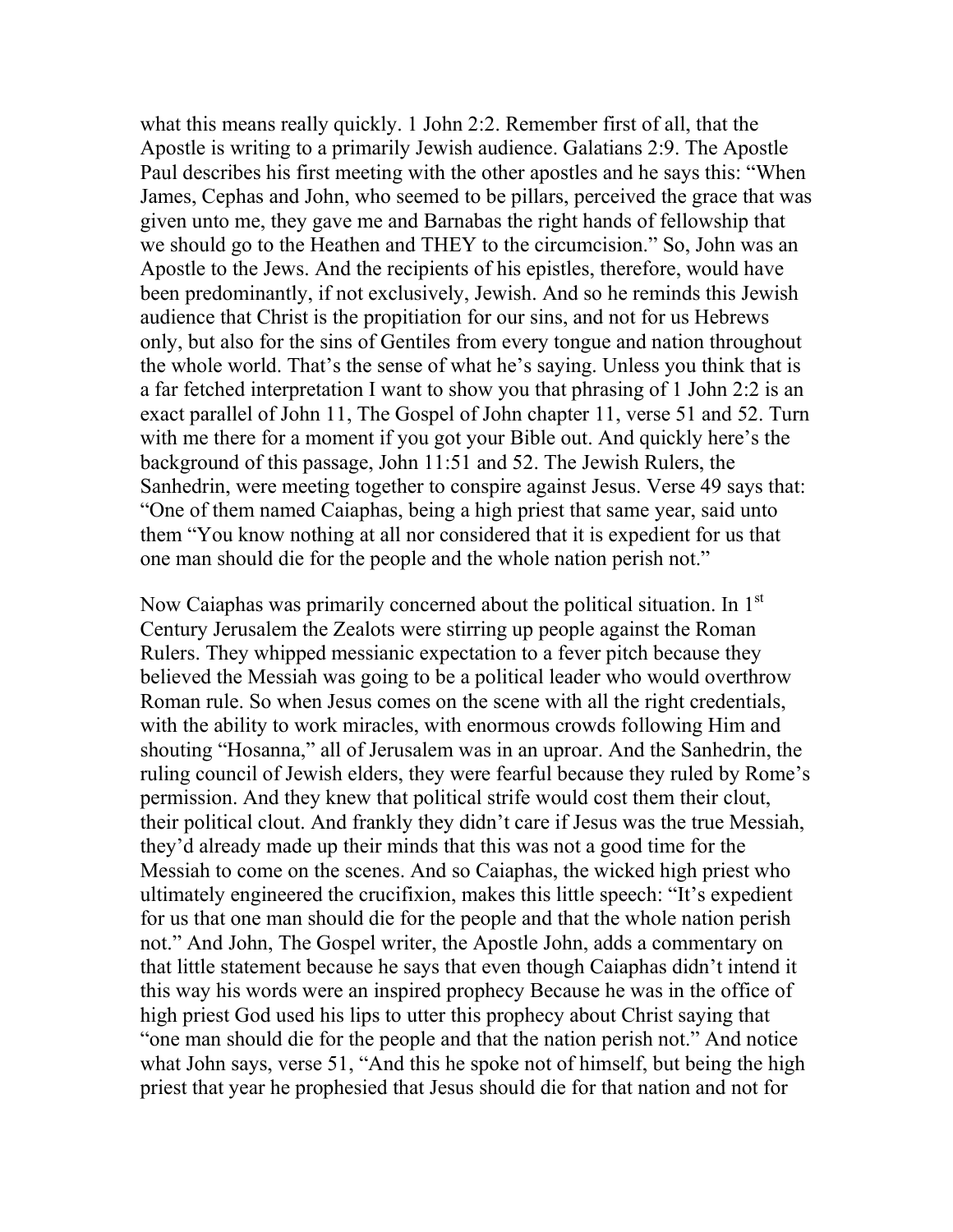that nation only but that He should also gather together in one the children of God, who were scattered abroad." And so that's John, the Apostle John's commentary on Caiaphas' unwitting prophecy.

Now notice the parallel language between John 11:51 and 52 and our verse 1 John 2:2. John 11 says, "Jesus would die for the nation." 1 John 2:2 says, "He Himself is the propitiation for our sins." John 11 says, "And not for the nation only." And 1 John 2:2 says, "And not for ours only." Then both passages say, "But also." John 11 says, "That He would gather together in one, the children of God scattered abroad." 1 John 2:2 says, "He died for the whole world." Both of the phrasing and the meaning, the sense, are exactly parallel there. So here again is what John is saying in 1 John 2:2. He's saying: "Christ is the propitiation for our sins, and not for us Hebrews only, but also for the sins of Gentiles, from every tongue and nation throughout the whole world." There is little doubt that is exactly how John's initial audience would have understood this expression. "The whole world" means people of all kinds, including Jews, Gentiles, Greeks, Romans, etc. As opposed to "ours only," meaning the Jewish nation.

Also, look again before we get away from it, at the John 11 passage. What it says here is particularly significant. Christ died so that He might gather the children of God, the elect, from the whole world. Now there is a very clear statement of particular redemption for you. If John 11:52 were the only statement in all of Scripture about the atonement it would be undeniably clear that the atonement had a particular reference to the people of God. That's exactly what it's saying. And so understood in it's Johanine context it seems unavoidable to take a Calvinistic interpretation of 1 John 2:2. This verse should not be read as if it were teaching that the propitiatory work of Christ applied to all individuals, everyone in the world equally. By the way, that whole view, we could do a word study if we had time, on propitiation. If you understand what propitiation means you, you have to know this cannot be a statement of absolute universality.

Now quickly one other verse, 2 Peter 2:1. It says this, "But there were false prophets also among the people, even as there shall be false teachers among you who privily shall bring in damnable heresies even denying the Lord that bought them. And bring upon themselves swift destruction." Now, this verse poses no problem if you understand two things. First, the word 'Lord' in the phrase 'the Lord that bought them' is the Greek word despotes. Which speaks of sovereign Master and Lord. It's strong emphasis on the, on the strength of God's sovereignty and Lordship. If you understand this as a reference to Christ it could simply refer to what Philippians 2 verses 8 through 10 teaches that